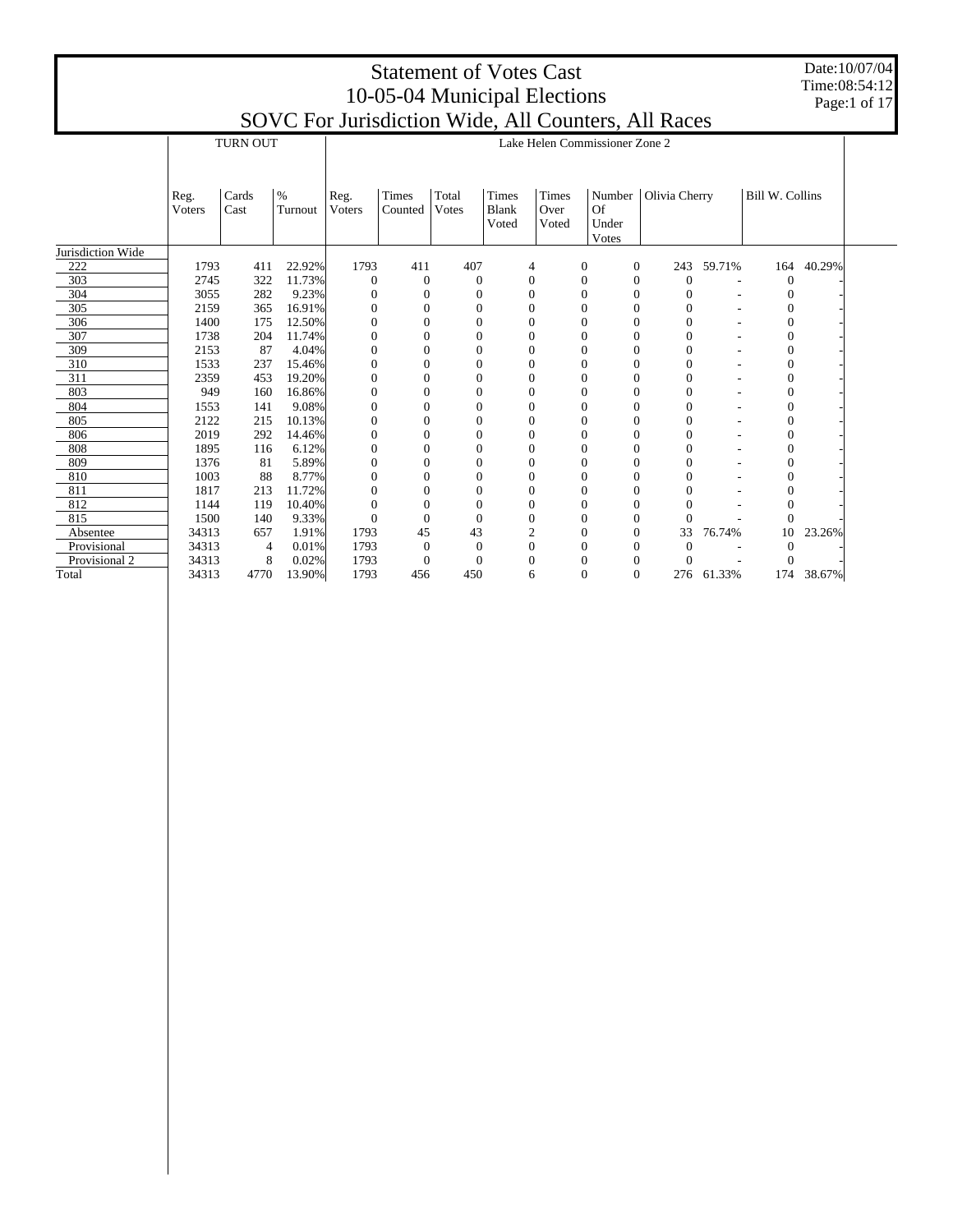Date:10/07/04 Time:08:54:12 Page:2 of 17

|                   |                | Lake Helen Commissioner Zone 4 |                |                                |                        |                                |                  |                  |        |                |        |  |  |  |  |
|-------------------|----------------|--------------------------------|----------------|--------------------------------|------------------------|--------------------------------|------------------|------------------|--------|----------------|--------|--|--|--|--|
|                   |                |                                |                |                                |                        |                                |                  |                  |        |                |        |  |  |  |  |
|                   | Reg.<br>Voters | Times<br>Counted               | Total<br>Votes | Times<br><b>Blank</b><br>Voted | Times<br>Over<br>Voted | Number<br>Of<br>Under<br>Votes |                  | Lou Benton       |        | Stephen Finn   |        |  |  |  |  |
| Jurisdiction Wide |                |                                |                |                                |                        |                                |                  |                  |        |                |        |  |  |  |  |
| 222               | 1793           | 411                            | 393            | 18                             |                        | $\mathbf{0}$                   | $\boldsymbol{0}$ | 207              | 52.67% | 186            | 47.33% |  |  |  |  |
| 303               | $\Omega$       | $\boldsymbol{0}$               | $\mathbf{0}$   | $\mathbf{0}$                   |                        | $\boldsymbol{0}$               | $\mathbf{0}$     | $\boldsymbol{0}$ | ٠      | $\overline{0}$ |        |  |  |  |  |
| 304               | 0              | $\mathbf{0}$                   | $\theta$       | $\boldsymbol{0}$               |                        | $\overline{0}$                 | $\boldsymbol{0}$ | $\boldsymbol{0}$ | ۰      |                |        |  |  |  |  |
| 305               | $\Omega$       | $\Omega$                       | $\Omega$       | $\boldsymbol{0}$               |                        | $\Omega$                       | $\mathbf{0}$     | $\Omega$         |        | $\Omega$       |        |  |  |  |  |
| 306               | 0              | $\mathbf{0}$                   | $\theta$       | $\boldsymbol{0}$               |                        | $\mathbf{0}$                   | $\mathbf{0}$     | $\overline{0}$   | ۰      | $\theta$       |        |  |  |  |  |
| 307               | $\Omega$       | 0                              | $\theta$       | $\overline{0}$                 |                        | $\overline{0}$                 | $\mathbf{0}$     | $\overline{0}$   | ٠      |                |        |  |  |  |  |
| 309               |                | $\Omega$                       | $\Omega$       | 0                              |                        | $\Omega$                       | $\mathbf{0}$     | $\theta$         |        | 0              |        |  |  |  |  |
| 310               |                | 0                              | $\theta$       | $\mathbf{0}$                   |                        | $\mathbf{0}$                   | $\mathbf{0}$     | 0                |        | 0              |        |  |  |  |  |
| 311               |                | 0                              | $\theta$       | 0                              |                        | $\mathbf{0}$                   | $\boldsymbol{0}$ | $\boldsymbol{0}$ |        | 0              |        |  |  |  |  |
| 803               | 0              | $\mathbf{0}$                   | $\theta$       | $\mathbf{0}$                   |                        | $\overline{0}$                 | $\mathbf{0}$     | $\mathbf{0}$     | ۰      | $\theta$       |        |  |  |  |  |
| 804               | 0              | 0                              | $\theta$       | $\mathbf{0}$                   |                        | $\mathbf{0}$                   | $\mathbf{0}$     | $\overline{0}$   | ۰      | $\theta$       |        |  |  |  |  |
| 805               |                | $\Omega$                       | $\theta$       | $\overline{0}$                 |                        | $\mathbf{0}$                   | $\boldsymbol{0}$ | $\overline{0}$   |        | 0              |        |  |  |  |  |
| 806               |                | $\Omega$                       | $\Omega$       | 0                              |                        | $\mathbf{0}$                   | $\mathbf{0}$     | 0                | ٠      |                |        |  |  |  |  |
| 808               |                | 0                              | $\theta$       | 0                              |                        | $\mathbf{0}$                   | $\mathbf{0}$     | $\overline{0}$   |        | $\theta$       |        |  |  |  |  |
| 809               |                | $\Omega$                       | $\theta$       | 0                              |                        | $\mathbf{0}$                   | $\mathbf{0}$     | $\overline{0}$   |        | 0              |        |  |  |  |  |
| 810               | 0              | $\Omega$                       | $\theta$       | $\mathbf{0}$                   |                        | $\overline{0}$                 | $\mathbf{0}$     | $\overline{0}$   |        | 0              |        |  |  |  |  |
| 811               | $\theta$       | 0                              | $\theta$       | $\boldsymbol{0}$               |                        | $\mathbf{0}$                   | $\boldsymbol{0}$ | $\overline{0}$   |        | $\Omega$       |        |  |  |  |  |
| 812               | 0              | $\overline{0}$                 | $\theta$       | $\overline{0}$                 |                        | $\mathbf{0}$                   | $\mathbf{0}$     | 0                |        |                |        |  |  |  |  |
| 815               | $\overline{0}$ | $\mathbf{0}$                   | $\Omega$       | $\mathbf{0}$                   |                        | $\mathbf{0}$                   | $\boldsymbol{0}$ | $\theta$         |        | $\Omega$       |        |  |  |  |  |
| Absentee          | 1793           | 45                             | 41             | 4                              |                        | $\overline{0}$                 | $\boldsymbol{0}$ | 15               | 36.59% | 26             | 63.41% |  |  |  |  |
| Provisional       | 1793           | $\mathbf{0}$                   | $\Omega$       | $\mathbf{0}$                   |                        | $\Omega$                       | $\mathbf{0}$     | $\mathbf{0}$     |        | $\Omega$       |        |  |  |  |  |
| Provisional 2     | 1793           | $\mathbf{0}$                   | $\theta$       | $\boldsymbol{0}$               |                        | $\Omega$                       | $\boldsymbol{0}$ | $\theta$         |        | $\Omega$       |        |  |  |  |  |
| Total             | 1793           | 456                            | 434            | 22                             |                        | $\mathbf{0}$                   | $\mathbf{0}$     | 222              | 51.15% | 212            | 48.85% |  |  |  |  |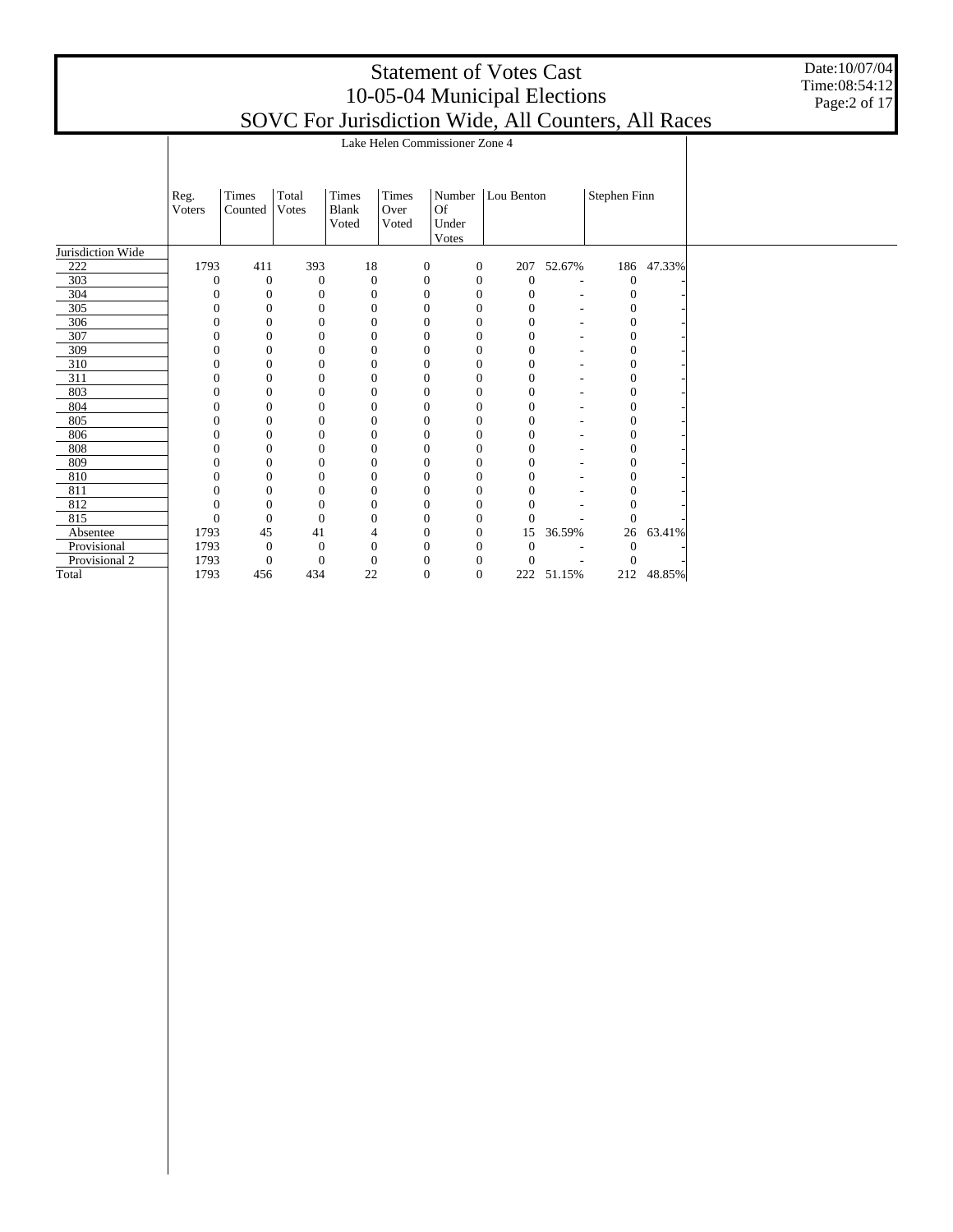Date:10/07/04 Time:08:54:12 Page:3 of 17

|                   |                | Orange City Question One |                  |                  |       |                  |                  |                  |            |                  |        |  |  |  |  |
|-------------------|----------------|--------------------------|------------------|------------------|-------|------------------|------------------|------------------|------------|------------------|--------|--|--|--|--|
|                   |                |                          |                  |                  |       |                  |                  |                  |            |                  |        |  |  |  |  |
|                   |                |                          |                  |                  |       |                  |                  |                  |            |                  |        |  |  |  |  |
|                   | Reg.           | Times                    | Total            | Times            | Times | Number   $FOR$   |                  |                  |            | <b>AGAINST</b>   |        |  |  |  |  |
|                   | Voters         | Counted                  | Votes            | <b>Blank</b>     | Over  | Of               |                  |                  |            |                  |        |  |  |  |  |
|                   |                |                          |                  | Voted            | Voted | Under            |                  |                  |            |                  |        |  |  |  |  |
|                   |                |                          |                  |                  |       | Votes            |                  |                  |            |                  |        |  |  |  |  |
| Jurisdiction Wide |                |                          |                  |                  |       |                  |                  |                  |            |                  |        |  |  |  |  |
| 222               | $\mathbf{0}$   | $\mathbf{0}$             | $\boldsymbol{0}$ | $\boldsymbol{0}$ |       | $\mathbf{0}$     | $\boldsymbol{0}$ | $\boldsymbol{0}$ | $\sim$     | $\mathbf{0}$     |        |  |  |  |  |
| 303               | 2745           | 322                      | 317              | 5                |       | $\boldsymbol{0}$ | $\boldsymbol{0}$ | 246              | 77.60%     | 71               | 22.40% |  |  |  |  |
| 304               | $\theta$       | $\theta$                 | $\theta$         | $\overline{0}$   |       | $\mathbf{0}$     | $\mathbf{0}$     | $\theta$         |            | $\mathbf{0}$     |        |  |  |  |  |
| 305               | $\overline{0}$ | $\mathbf{0}$             | $\theta$         | $\mathbf{0}$     |       | $\mathbf{0}$     | $\boldsymbol{0}$ | $\mathbf{0}$     |            | $\mathbf{0}$     |        |  |  |  |  |
| 306               | $\theta$       | $\mathbf{0}$             | $\mathbf{0}$     | $\overline{0}$   |       | $\mathbf{0}$     | $\overline{0}$   | $\overline{0}$   |            | $\overline{0}$   |        |  |  |  |  |
| 307               | $\Omega$       | $\Omega$                 | $\theta$         | $\mathbf{0}$     |       | $\mathbf{0}$     | $\mathbf{0}$     | $\mathbf{0}$     |            | $\overline{0}$   |        |  |  |  |  |
| 309               | 2153           | 87                       | 85               | $\overline{2}$   |       | $\boldsymbol{0}$ | $\mathbf{0}$     | 45               | 52.94%     | 40               | 47.06% |  |  |  |  |
| 310               | $\theta$       | $\boldsymbol{0}$         | $\boldsymbol{0}$ | $\mathbf{0}$     |       | $\boldsymbol{0}$ | $\mathbf{0}$     | $\boldsymbol{0}$ |            | $\boldsymbol{0}$ |        |  |  |  |  |
| 311               | $\theta$       | $\mathbf{0}$             | $\mathbf{0}$     | $\overline{0}$   |       | $\mathbf{0}$     | $\mathbf{0}$     | $\mathbf{0}$     | ٠          | $\mathbf{0}$     |        |  |  |  |  |
| 803               | $\overline{0}$ | $\mathbf{0}$             | $\theta$         | $\mathbf{0}$     |       | $\mathbf{0}$     | $\mathbf{0}$     | $\mathbf{0}$     |            | $\mathbf{0}$     |        |  |  |  |  |
| 804               | $\overline{0}$ | $\mathbf{0}$             | $\theta$         | $\theta$         |       | $\mathbf{0}$     | $\mathbf{0}$     | $\overline{0}$   |            | $\overline{0}$   |        |  |  |  |  |
| 805               | 0              | $\Omega$                 | $\Omega$         | $\theta$         |       | $\Omega$         | $\overline{0}$   | $\Omega$         |            | $\Omega$         |        |  |  |  |  |
| 806               | 0              | $\Omega$                 | 0                | $\Omega$         |       | $\mathbf{0}$     | $\mathbf{0}$     | $\mathbf{0}$     |            | $\boldsymbol{0}$ |        |  |  |  |  |
| 808               | $\mathbf{0}$   | $\mathbf{0}$             | $\overline{0}$   | $\overline{0}$   |       | $\boldsymbol{0}$ | $\mathbf{0}$     | $\mathbf{0}$     |            | $\mathbf{0}$     |        |  |  |  |  |
| 809               | 0              | $\Omega$                 | 0                | $\mathbf{0}$     |       | $\mathbf{0}$     | $\overline{0}$   | $\Omega$         |            | $\mathbf{0}$     |        |  |  |  |  |
| 810               | 0              | $\mathbf{0}$             | 0                | $\theta$         |       | $\mathbf{0}$     | $\boldsymbol{0}$ | 0                |            | $\mathbf{0}$     |        |  |  |  |  |
| 811               | C              | $\mathbf{0}$             | $\overline{0}$   | $\theta$         |       | $\mathbf{0}$     | $\mathbf{0}$     | $\theta$         |            | $\overline{0}$   |        |  |  |  |  |
| 812               | 0              | $\Omega$                 | $\Omega$         | $\mathbf{0}$     |       | $\mathbf{0}$     | $\overline{0}$   |                  |            | $\Omega$         |        |  |  |  |  |
| 815               | $\overline{0}$ | $\mathbf{0}$             | $\theta$         | $\theta$         |       | $\mathbf{0}$     | $\boldsymbol{0}$ | $\Omega$         |            | $\Omega$         |        |  |  |  |  |
| Absentee          | 4898           | 121                      | 116              | 5                |       | $\boldsymbol{0}$ | $\mathbf{0}$     |                  | 74 63.79%  | 42               | 36.21% |  |  |  |  |
| Provisional       | 4898           | 3                        | 3                | $\mathbf{0}$     |       | $\mathbf{0}$     | $\theta$         |                  | 3 100.00%  | $\mathbf{0}$     | 0.00%  |  |  |  |  |
| Provisional 2     | 4898           | $\boldsymbol{0}$         | $\boldsymbol{0}$ | $\boldsymbol{0}$ |       | $\mathbf{0}$     | $\mathbf{0}$     | $\mathbf{0}$     |            | $\theta$         |        |  |  |  |  |
| Total             | 4898           | 533                      | 521              | 12               |       | $\mathbf{0}$     | $\overline{0}$   |                  | 368 70.63% | 153              | 29.37% |  |  |  |  |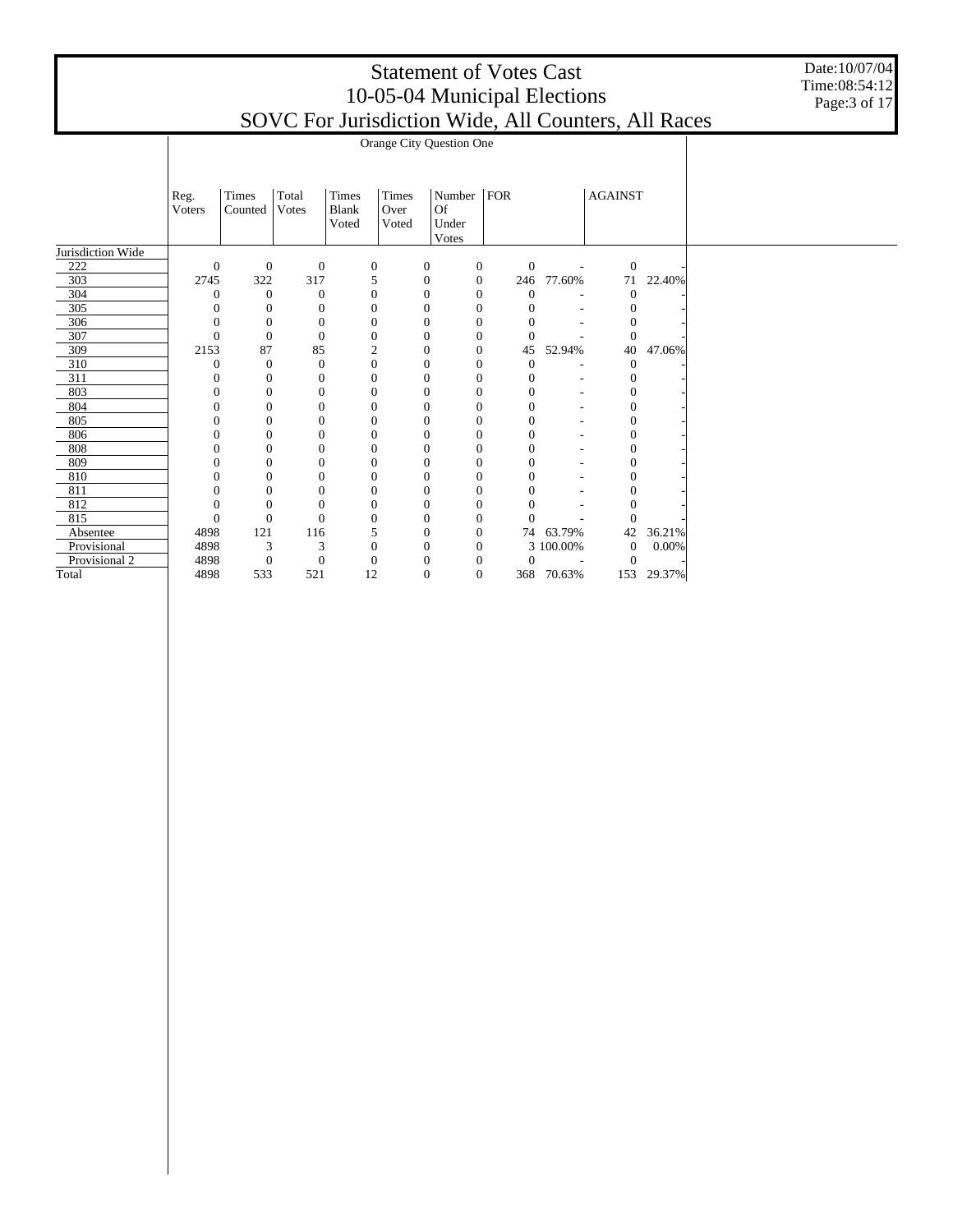Date:10/07/04 Time:08:54:12 Page:4 of 17

|                   |                  | Orange City Question Two |                |              |                  |                  |                  |                |                          |                |        |  |  |  |  |
|-------------------|------------------|--------------------------|----------------|--------------|------------------|------------------|------------------|----------------|--------------------------|----------------|--------|--|--|--|--|
|                   |                  |                          |                |              |                  |                  |                  |                |                          |                |        |  |  |  |  |
|                   |                  |                          |                |              |                  |                  |                  |                |                          |                |        |  |  |  |  |
|                   | Reg.             | Times                    | Total          | $\rm Times$  | Times            | Number           | <b>FOR</b>       |                |                          | <b>AGAINST</b> |        |  |  |  |  |
|                   | Voters           | Counted                  | <b>Votes</b>   | <b>Blank</b> | Over             | <b>Of</b>        |                  |                |                          |                |        |  |  |  |  |
|                   |                  |                          |                | Voted        | Voted            | Under            |                  |                |                          |                |        |  |  |  |  |
|                   |                  |                          |                |              |                  | Votes            |                  |                |                          |                |        |  |  |  |  |
| Jurisdiction Wide |                  |                          |                |              |                  |                  |                  |                |                          |                |        |  |  |  |  |
| 222               | $\boldsymbol{0}$ | $\mathbf{0}$             | $\mathbf{0}$   |              | $\boldsymbol{0}$ | $\boldsymbol{0}$ | $\boldsymbol{0}$ | $\mathbf{0}$   | $\overline{\phantom{a}}$ | $\mathbf{0}$   |        |  |  |  |  |
| 303               | 2745             | 322                      | 317            |              | 5                | $\mathbf{0}$     | $\mathbf{0}$     | 262            | 82.65%                   | 55             | 17.35% |  |  |  |  |
| 304               | $\theta$         | $\mathbf{0}$             | $\theta$       |              | $\boldsymbol{0}$ | $\overline{0}$   | $\theta$         | $\theta$       |                          | $\overline{0}$ |        |  |  |  |  |
| 305               | $\mathbf{0}$     | $\mathbf{0}$             | $\overline{0}$ |              | $\theta$         | $\overline{0}$   | $\theta$         | $\theta$       |                          | $\theta$       |        |  |  |  |  |
| 306               | $\mathbf{0}$     | $\mathbf{0}$             | $\mathbf{0}$   |              | $\mathbf{0}$     | $\mathbf{0}$     | $\mathbf{0}$     | $\mathbf{0}$   |                          | 0              |        |  |  |  |  |
| 307               | $\Omega$         | $\mathbf{0}$             | $\overline{0}$ |              | $\mathbf{0}$     | $\mathbf{0}$     | $\mathbf{0}$     | $\theta$       |                          | $\Omega$       |        |  |  |  |  |
| 309               | 2153             | 87                       | 87             |              | $\Omega$         | $\overline{0}$   | $\boldsymbol{0}$ | 53             | 60.92%                   | 34             | 39.08% |  |  |  |  |
| 310               | $\mathbf{0}$     | $\overline{0}$           | $\overline{0}$ |              | $\mathbf{0}$     | $\overline{0}$   | $\overline{0}$   | $\theta$       |                          | $\theta$       |        |  |  |  |  |
| 311               | $\mathbf{0}$     | $\mathbf{0}$             | $\overline{0}$ |              | $\mathbf{0}$     | $\mathbf{0}$     | $\theta$         | $\mathbf{0}$   | ٠                        | 0              |        |  |  |  |  |
| 803               | $\Omega$         | $\mathbf{0}$             | $\overline{0}$ |              | $\theta$         | $\overline{0}$   | $\mathbf{0}$     | $\mathbf{0}$   | ٠                        | $\overline{0}$ |        |  |  |  |  |
| 804               | $\overline{0}$   | $\mathbf{0}$             | $\mathbf{0}$   |              | $\mathbf{0}$     | $\overline{0}$   | $\mathbf{0}$     | 0              | ۰                        | $\overline{0}$ |        |  |  |  |  |
| 805               | $\Omega$         | $\theta$                 | $\overline{0}$ |              | $\Omega$         | $\overline{0}$   | $\mathbf{0}$     | $\Omega$       |                          | 0              |        |  |  |  |  |
| 806               | 0                | $\theta$                 | $\overline{0}$ |              | $\Omega$         | $\overline{0}$   | $\mathbf{0}$     | $\mathbf{0}$   |                          | 0              |        |  |  |  |  |
| 808               | $\Omega$         | $\overline{0}$           | $\overline{0}$ |              | $\mathbf{0}$     | $\overline{0}$   | $\overline{0}$   | $\overline{0}$ |                          | $\overline{0}$ |        |  |  |  |  |
| 809               | $\Omega$         | $\Omega$                 | $\theta$       |              | $\mathbf{0}$     | $\Omega$         | $\Omega$         | $\Omega$       |                          | 0              |        |  |  |  |  |
| 810               | $\Omega$         | $\theta$                 | $\overline{0}$ |              | $\theta$         | $\overline{0}$   | $\mathbf{0}$     | $\mathbf{0}$   |                          | $\overline{0}$ |        |  |  |  |  |
| 811               | $\overline{0}$   | $\overline{0}$           | $\overline{0}$ |              | $\mathbf{0}$     | $\overline{0}$   | $\overline{0}$   | $\overline{0}$ |                          | $\overline{0}$ |        |  |  |  |  |
| 812               | $\Omega$         | $\Omega$                 | $\theta$       |              | $\Omega$         | $\overline{0}$   | $\mathbf{0}$     | 0              |                          | 0              |        |  |  |  |  |
| 815               | $\theta$         | $\mathbf{0}$             | $\Omega$       |              | $\Omega$         | $\overline{0}$   | $\mathbf{0}$     | $\Omega$       |                          | $\Omega$       |        |  |  |  |  |
| Absentee          | 4898             | 121                      | 120            |              |                  | 0                | $\boldsymbol{0}$ | 95             | 79.17%                   | 25             | 20.83% |  |  |  |  |
| Provisional       | 4898             | 3                        | 3              |              | $\mathbf{0}$     | $\overline{0}$   | $\theta$         |                | 3 100.00%                | $\mathbf{0}$   | 0.00%  |  |  |  |  |
| Provisional 2     | 4898             | $\boldsymbol{0}$         | $\mathbf{0}$   |              | $\mathbf{0}$     | $\mathbf{0}$     | $\mathbf{0}$     | $\mathbf{0}$   |                          | $\theta$       |        |  |  |  |  |
| Total             | 4898             | 533                      | 527            |              | 6                | $\overline{0}$   | $\theta$         |                | 413 78.37%               | 114            | 21.63% |  |  |  |  |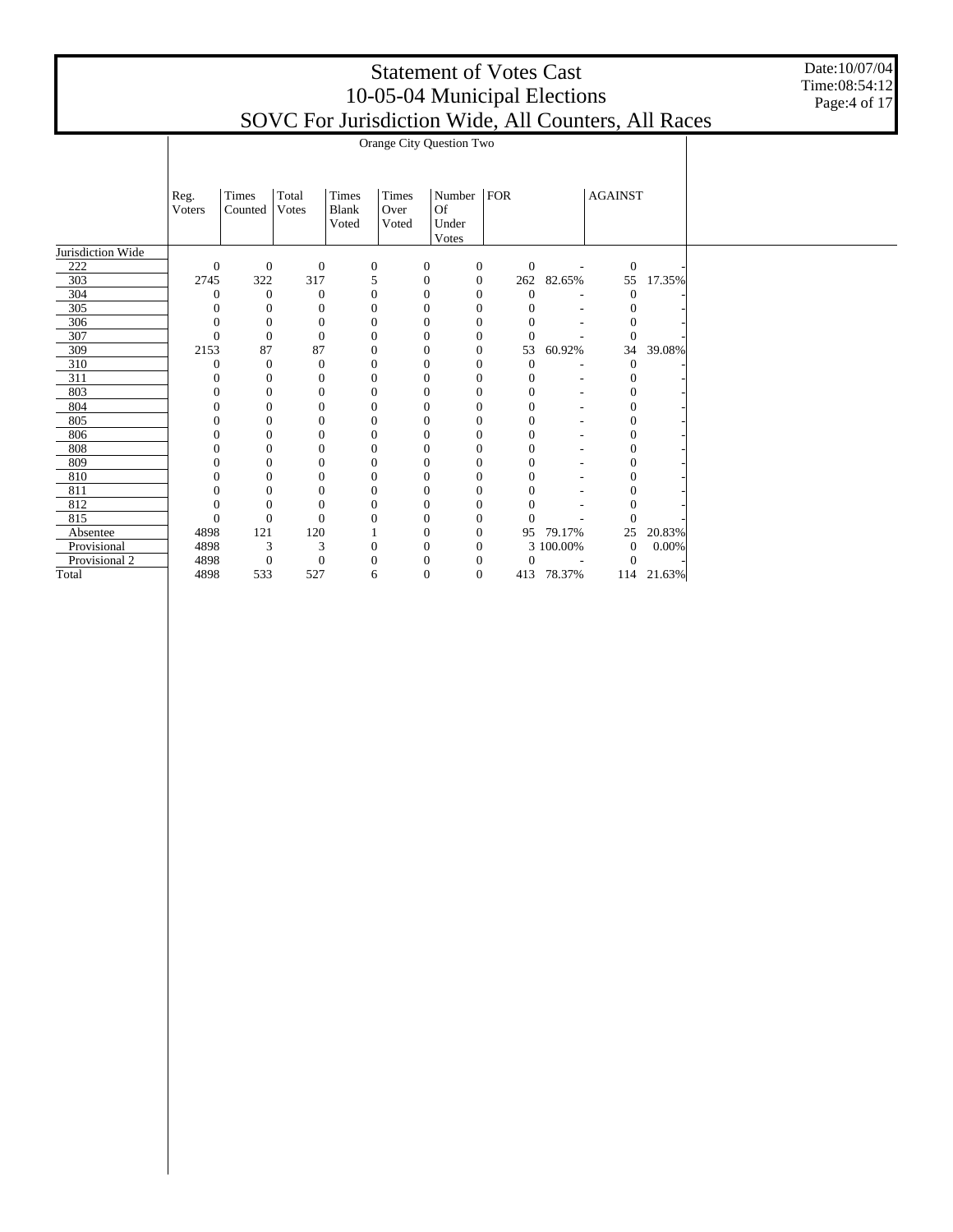Date:10/07/04 Time:08:54:12 Page:5 of 17

|                |                                                                                                                                                                                                                                                                                                                                       |                                                                                                                                                                                                                                                                                              |                                                                                                                                                                                                                                                                                                                                      |                                                                                                                                                                                                                                                                                                                                                       |                                                                                                                                  |                                                                                                                                                                                                                                                                                                                                                                                                |                                                                                                              |                         | 27.73%                                                                                                                               |  |  |  |  |
|----------------|---------------------------------------------------------------------------------------------------------------------------------------------------------------------------------------------------------------------------------------------------------------------------------------------------------------------------------------|----------------------------------------------------------------------------------------------------------------------------------------------------------------------------------------------------------------------------------------------------------------------------------------------|--------------------------------------------------------------------------------------------------------------------------------------------------------------------------------------------------------------------------------------------------------------------------------------------------------------------------------------|-------------------------------------------------------------------------------------------------------------------------------------------------------------------------------------------------------------------------------------------------------------------------------------------------------------------------------------------------------|----------------------------------------------------------------------------------------------------------------------------------|------------------------------------------------------------------------------------------------------------------------------------------------------------------------------------------------------------------------------------------------------------------------------------------------------------------------------------------------------------------------------------------------|--------------------------------------------------------------------------------------------------------------|-------------------------|--------------------------------------------------------------------------------------------------------------------------------------|--|--|--|--|
|                |                                                                                                                                                                                                                                                                                                                                       |                                                                                                                                                                                                                                                                                              |                                                                                                                                                                                                                                                                                                                                      |                                                                                                                                                                                                                                                                                                                                                       |                                                                                                                                  |                                                                                                                                                                                                                                                                                                                                                                                                |                                                                                                              |                         |                                                                                                                                      |  |  |  |  |
|                |                                                                                                                                                                                                                                                                                                                                       |                                                                                                                                                                                                                                                                                              |                                                                                                                                                                                                                                                                                                                                      |                                                                                                                                                                                                                                                                                                                                                       |                                                                                                                                  |                                                                                                                                                                                                                                                                                                                                                                                                |                                                                                                              |                         |                                                                                                                                      |  |  |  |  |
|                |                                                                                                                                                                                                                                                                                                                                       |                                                                                                                                                                                                                                                                                              |                                                                                                                                                                                                                                                                                                                                      |                                                                                                                                                                                                                                                                                                                                                       |                                                                                                                                  |                                                                                                                                                                                                                                                                                                                                                                                                |                                                                                                              |                         |                                                                                                                                      |  |  |  |  |
|                |                                                                                                                                                                                                                                                                                                                                       |                                                                                                                                                                                                                                                                                              |                                                                                                                                                                                                                                                                                                                                      |                                                                                                                                                                                                                                                                                                                                                       |                                                                                                                                  |                                                                                                                                                                                                                                                                                                                                                                                                |                                                                                                              | $\Omega$                |                                                                                                                                      |  |  |  |  |
|                |                                                                                                                                                                                                                                                                                                                                       |                                                                                                                                                                                                                                                                                              |                                                                                                                                                                                                                                                                                                                                      | $\overline{0}$                                                                                                                                                                                                                                                                                                                                        |                                                                                                                                  |                                                                                                                                                                                                                                                                                                                                                                                                |                                                                                                              |                         | 67.82%                                                                                                                               |  |  |  |  |
|                |                                                                                                                                                                                                                                                                                                                                       |                                                                                                                                                                                                                                                                                              |                                                                                                                                                                                                                                                                                                                                      | $\overline{0}$                                                                                                                                                                                                                                                                                                                                        |                                                                                                                                  | $\boldsymbol{0}$                                                                                                                                                                                                                                                                                                                                                                               |                                                                                                              | $\mathbf{0}$            |                                                                                                                                      |  |  |  |  |
|                |                                                                                                                                                                                                                                                                                                                                       |                                                                                                                                                                                                                                                                                              |                                                                                                                                                                                                                                                                                                                                      | $\overline{0}$                                                                                                                                                                                                                                                                                                                                        |                                                                                                                                  | 0                                                                                                                                                                                                                                                                                                                                                                                              | ٠                                                                                                            | $\Omega$                |                                                                                                                                      |  |  |  |  |
|                |                                                                                                                                                                                                                                                                                                                                       |                                                                                                                                                                                                                                                                                              |                                                                                                                                                                                                                                                                                                                                      | $\overline{0}$                                                                                                                                                                                                                                                                                                                                        |                                                                                                                                  | 0                                                                                                                                                                                                                                                                                                                                                                                              | ٠                                                                                                            | 0                       |                                                                                                                                      |  |  |  |  |
|                |                                                                                                                                                                                                                                                                                                                                       |                                                                                                                                                                                                                                                                                              |                                                                                                                                                                                                                                                                                                                                      | $\overline{0}$                                                                                                                                                                                                                                                                                                                                        |                                                                                                                                  | $\boldsymbol{0}$                                                                                                                                                                                                                                                                                                                                                                               |                                                                                                              | 0                       |                                                                                                                                      |  |  |  |  |
|                |                                                                                                                                                                                                                                                                                                                                       |                                                                                                                                                                                                                                                                                              |                                                                                                                                                                                                                                                                                                                                      | $\theta$                                                                                                                                                                                                                                                                                                                                              |                                                                                                                                  | 0                                                                                                                                                                                                                                                                                                                                                                                              |                                                                                                              | 0                       |                                                                                                                                      |  |  |  |  |
|                |                                                                                                                                                                                                                                                                                                                                       |                                                                                                                                                                                                                                                                                              |                                                                                                                                                                                                                                                                                                                                      | $\overline{0}$                                                                                                                                                                                                                                                                                                                                        |                                                                                                                                  | 0                                                                                                                                                                                                                                                                                                                                                                                              |                                                                                                              | 0                       |                                                                                                                                      |  |  |  |  |
|                |                                                                                                                                                                                                                                                                                                                                       |                                                                                                                                                                                                                                                                                              |                                                                                                                                                                                                                                                                                                                                      | $\overline{0}$                                                                                                                                                                                                                                                                                                                                        |                                                                                                                                  | $\mathbf{0}$                                                                                                                                                                                                                                                                                                                                                                                   |                                                                                                              | $\overline{0}$          |                                                                                                                                      |  |  |  |  |
|                |                                                                                                                                                                                                                                                                                                                                       |                                                                                                                                                                                                                                                                                              |                                                                                                                                                                                                                                                                                                                                      | $\overline{0}$                                                                                                                                                                                                                                                                                                                                        |                                                                                                                                  | 0                                                                                                                                                                                                                                                                                                                                                                                              |                                                                                                              | 0                       |                                                                                                                                      |  |  |  |  |
|                |                                                                                                                                                                                                                                                                                                                                       |                                                                                                                                                                                                                                                                                              |                                                                                                                                                                                                                                                                                                                                      | $\overline{0}$                                                                                                                                                                                                                                                                                                                                        |                                                                                                                                  | 0                                                                                                                                                                                                                                                                                                                                                                                              |                                                                                                              | 0                       |                                                                                                                                      |  |  |  |  |
|                |                                                                                                                                                                                                                                                                                                                                       |                                                                                                                                                                                                                                                                                              |                                                                                                                                                                                                                                                                                                                                      | $\overline{0}$                                                                                                                                                                                                                                                                                                                                        |                                                                                                                                  | $\overline{0}$                                                                                                                                                                                                                                                                                                                                                                                 |                                                                                                              | 0                       |                                                                                                                                      |  |  |  |  |
|                |                                                                                                                                                                                                                                                                                                                                       |                                                                                                                                                                                                                                                                                              |                                                                                                                                                                                                                                                                                                                                      | $\overline{0}$                                                                                                                                                                                                                                                                                                                                        |                                                                                                                                  | 0                                                                                                                                                                                                                                                                                                                                                                                              |                                                                                                              | 0                       |                                                                                                                                      |  |  |  |  |
|                |                                                                                                                                                                                                                                                                                                                                       |                                                                                                                                                                                                                                                                                              |                                                                                                                                                                                                                                                                                                                                      | $\overline{0}$                                                                                                                                                                                                                                                                                                                                        |                                                                                                                                  | $\Omega$                                                                                                                                                                                                                                                                                                                                                                                       |                                                                                                              | $\Omega$                |                                                                                                                                      |  |  |  |  |
|                |                                                                                                                                                                                                                                                                                                                                       |                                                                                                                                                                                                                                                                                              |                                                                                                                                                                                                                                                                                                                                      | $\mathbf{0}$                                                                                                                                                                                                                                                                                                                                          |                                                                                                                                  |                                                                                                                                                                                                                                                                                                                                                                                                |                                                                                                              | 58                      | 48.33%                                                                                                                               |  |  |  |  |
|                |                                                                                                                                                                                                                                                                                                                                       |                                                                                                                                                                                                                                                                                              |                                                                                                                                                                                                                                                                                                                                      | $\overline{0}$                                                                                                                                                                                                                                                                                                                                        |                                                                                                                                  |                                                                                                                                                                                                                                                                                                                                                                                                |                                                                                                              | $\theta$                | 0.00%                                                                                                                                |  |  |  |  |
|                |                                                                                                                                                                                                                                                                                                                                       |                                                                                                                                                                                                                                                                                              |                                                                                                                                                                                                                                                                                                                                      | $\overline{0}$                                                                                                                                                                                                                                                                                                                                        |                                                                                                                                  | $\theta$                                                                                                                                                                                                                                                                                                                                                                                       |                                                                                                              | $\theta$                |                                                                                                                                      |  |  |  |  |
|                |                                                                                                                                                                                                                                                                                                                                       |                                                                                                                                                                                                                                                                                              |                                                                                                                                                                                                                                                                                                                                      | $\overline{0}$                                                                                                                                                                                                                                                                                                                                        |                                                                                                                                  |                                                                                                                                                                                                                                                                                                                                                                                                |                                                                                                              | 206                     | 38.79%                                                                                                                               |  |  |  |  |
| Reg.<br>Voters | Times<br>Counted<br>$\mathbf{0}$<br>2745<br>$\mathbf{0}$<br>$\mathbf{0}$<br>$\mathbf{0}$<br>$\mathbf{0}$<br>2153<br>87<br>$\mathbf{0}$<br>$\mathbf{0}$<br>$\mathbf{0}$<br>$\overline{0}$<br>$\theta$<br>$\Omega$<br>$\overline{0}$<br>0<br>0<br>$\overline{0}$<br>$\mathbf{0}$<br>$\mathbf{0}$<br>4898<br>121<br>4898<br>4898<br>4898 | Total<br><b>Votes</b><br>$\mathbf{0}$<br>322<br>$\theta$<br>$\theta$<br>$\theta$<br>$\Omega$<br>$\theta$<br>$\theta$<br>$\mathbf{0}$<br>$\mathbf{0}$<br>$\Omega$<br>$\Omega$<br>$\mathbf{0}$<br>$\Omega$<br>$\Omega$<br>$\mathbf{0}$<br>$\Omega$<br>$\Omega$<br>3<br>$\boldsymbol{0}$<br>533 | Times<br><b>Blank</b><br>Voted<br>$\mathbf{0}$<br>321<br>$\theta$<br>$\boldsymbol{0}$<br>$\overline{0}$<br>$\theta$<br>87<br>$\mathbf{0}$<br>$\mathbf{0}$<br>$\theta$<br>$\mathbf{0}$<br>$\mathbf{0}$<br>$\theta$<br>$\mathbf{0}$<br>$\theta$<br>$\theta$<br>$\mathbf{0}$<br>$\theta$<br>$\theta$<br>120<br>3<br>$\mathbf{0}$<br>531 | Times<br>Over<br>Voted<br>$\boldsymbol{0}$<br>1<br>$\boldsymbol{0}$<br>$\mathbf{0}$<br>$\mathbf{0}$<br>$\mathbf{0}$<br>$\Omega$<br>$\mathbf{0}$<br>$\mathbf{0}$<br>$\mathbf{0}$<br>$\overline{0}$<br>$\Omega$<br>$\Omega$<br>$\overline{0}$<br>$\mathbf{0}$<br>$\mathbf{0}$<br>$\overline{0}$<br>$\Omega$<br>0<br>$\mathbf{0}$<br>0<br>$\overline{2}$ | Of<br>Under<br>Votes<br>$\boldsymbol{0}$<br>$\mathbf{0}$<br>$\overline{0}$<br>$\overline{0}$<br>$\overline{0}$<br>$\overline{0}$ | Orange City Question Three<br>Number  <br>$\mathbf{0}$<br>$\mathbf{0}$<br>$\theta$<br>$\theta$<br>$\mathbf{0}$<br>$\mathbf{0}$<br>$\boldsymbol{0}$<br>$\boldsymbol{0}$<br>$\theta$<br>$\mathbf{0}$<br>$\mathbf{0}$<br>$\Omega$<br>$\mathbf{0}$<br>$\mathbf{0}$<br>$\Omega$<br>$\mathbf{0}$<br>$\mathbf{0}$<br>$\mathbf{0}$<br>$\mathbf{0}$<br>$\mathbf{0}$<br>$\theta$<br>$\theta$<br>$\theta$ | ${\rm FOR}$<br>$\mathbf{0}$<br>232<br>$\mathbf{0}$<br>$\boldsymbol{0}$<br>$\boldsymbol{0}$<br>$\theta$<br>28 | 3 100.00%<br>325 61.21% | <b>AGAINST</b><br>$\mathbf{0}$<br>$\overline{\phantom{a}}$<br>72.27%<br>89<br>$\theta$<br>$\Omega$<br>0<br>32.18%<br>59<br>62 51.67% |  |  |  |  |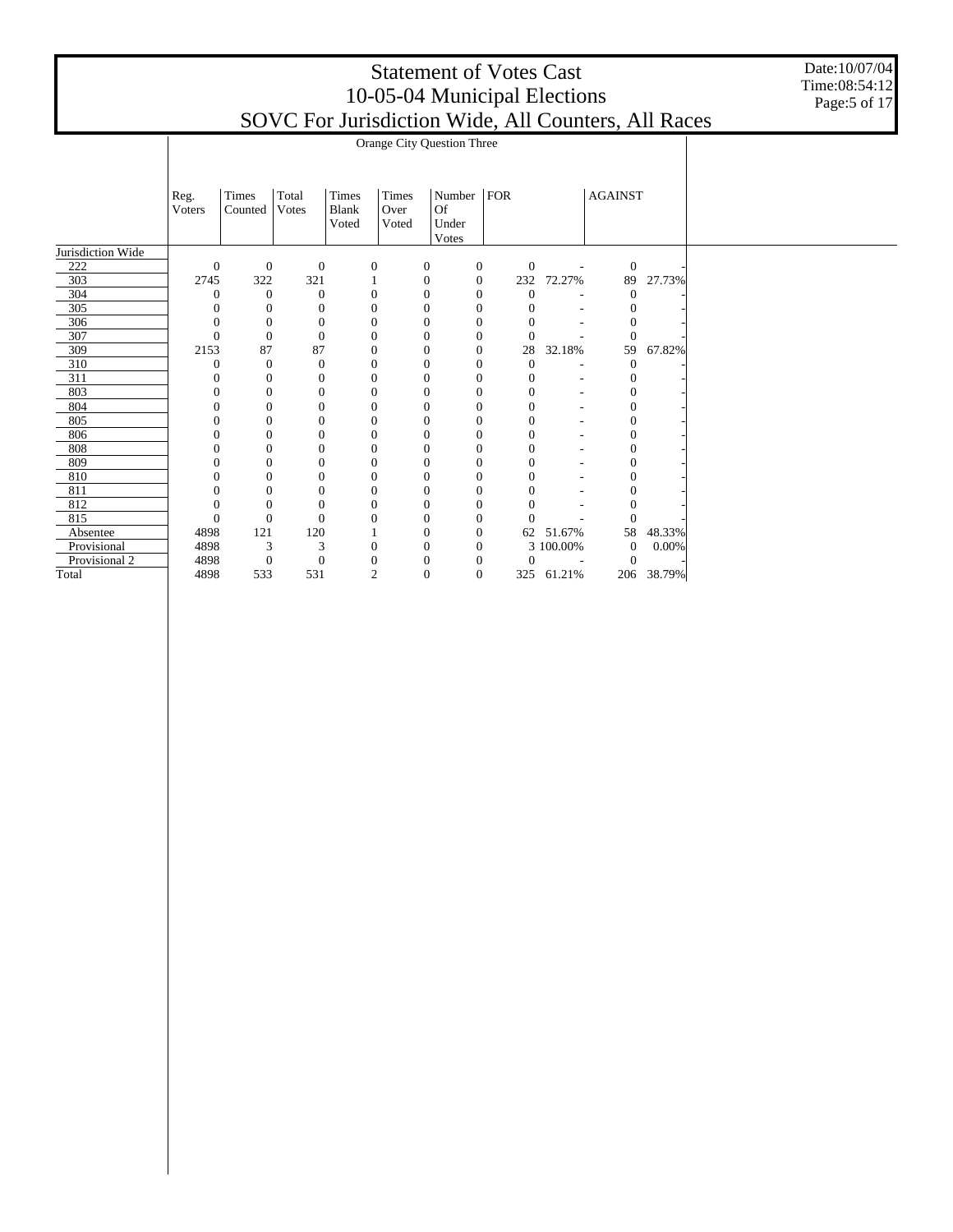Date:10/07/04 Time:08:54:12 Page:6 of 17

|                   |                | Orange City Question Four |                  |              |                  |                  |                  |                  |                          |                |        |  |  |  |  |
|-------------------|----------------|---------------------------|------------------|--------------|------------------|------------------|------------------|------------------|--------------------------|----------------|--------|--|--|--|--|
|                   |                |                           |                  |              |                  |                  |                  |                  |                          |                |        |  |  |  |  |
|                   |                |                           |                  |              |                  |                  |                  |                  |                          |                |        |  |  |  |  |
|                   | Reg.           | Times                     | Total            | Times        | Times            | Number           | ${\rm FOR}$      |                  |                          | <b>AGAINST</b> |        |  |  |  |  |
|                   | Voters         | Counted                   | <b>V</b> otes    | <b>Blank</b> | Over             | Of               |                  |                  |                          |                |        |  |  |  |  |
|                   |                |                           |                  | Voted        | Voted            | Under            |                  |                  |                          |                |        |  |  |  |  |
|                   |                |                           |                  |              |                  | Votes            |                  |                  |                          |                |        |  |  |  |  |
| Jurisdiction Wide |                |                           |                  |              |                  |                  |                  |                  |                          |                |        |  |  |  |  |
| 222               | $\mathbf{0}$   | $\boldsymbol{0}$          | $\boldsymbol{0}$ |              | 0                | 0                | $\mathbf{0}$     | $\mathbf{0}$     | $\overline{\phantom{a}}$ | $\mathbf{0}$   |        |  |  |  |  |
| 303               | 2745           | 322                       | 319              |              | 3                | $\boldsymbol{0}$ | $\mathbf{0}$     | 273              | 85.58%                   | 46             | 14.42% |  |  |  |  |
| 304               | $\theta$       | $\theta$                  | $\overline{0}$   |              | $\boldsymbol{0}$ | $\overline{0}$   | $\mathbf{0}$     | $\mathbf{0}$     |                          | $\overline{0}$ |        |  |  |  |  |
| 305               | $\overline{0}$ | $\theta$                  | $\boldsymbol{0}$ |              | $\boldsymbol{0}$ | $\overline{0}$   | $\mathbf{0}$     | $\theta$         |                          | 0              |        |  |  |  |  |
| 306               | $\mathbf{0}$   | $\boldsymbol{0}$          | $\mathbf{0}$     |              | $\mathbf{0}$     | $\overline{0}$   | $\boldsymbol{0}$ | $\mathbf{0}$     |                          | $\theta$       |        |  |  |  |  |
| 307               | $\overline{0}$ | $\mathbf{0}$              | $\mathbf{0}$     |              | $\mathbf{0}$     | $\overline{0}$   | $\mathbf{0}$     | $\mathbf{0}$     |                          | $\theta$       |        |  |  |  |  |
| 309               | 2153           | 87                        | 87               |              | $\mathbf{0}$     | $\overline{0}$   | $\boldsymbol{0}$ | 57               | 65.52%                   | 30             | 34.48% |  |  |  |  |
| 310               | $\overline{0}$ | $\boldsymbol{0}$          | $\mathbf{0}$     |              | $\boldsymbol{0}$ | $\overline{0}$   | $\boldsymbol{0}$ | $\mathbf{0}$     |                          | $\theta$       |        |  |  |  |  |
| 311               | $\theta$       | $\Omega$                  | $\mathbf{0}$     |              | $\boldsymbol{0}$ | $\theta$         | $\mathbf{0}$     | $\mathbf{0}$     | $\overline{\phantom{a}}$ | $\Omega$       |        |  |  |  |  |
| 803               | $\theta$       | $\mathbf{0}$              | $\boldsymbol{0}$ |              | $\boldsymbol{0}$ | $\overline{0}$   | $\theta$         | $\boldsymbol{0}$ | $\overline{\phantom{a}}$ | $\mathbf{0}$   |        |  |  |  |  |
| 804               | $\overline{0}$ | $\mathbf{0}$              | $\mathbf{0}$     |              | $\overline{0}$   | $\overline{0}$   | $\boldsymbol{0}$ | $\overline{0}$   | ۰                        | $\theta$       |        |  |  |  |  |
| 805               | $\theta$       | $\Omega$                  | $\mathbf{0}$     |              | $\mathbf{0}$     | $\theta$         | $\mathbf{0}$     | $\mathbf{0}$     | ۰                        | $\Omega$       |        |  |  |  |  |
| 806               | 0              | $\Omega$                  | $\theta$         |              | $\mathbf{0}$     | $\theta$         | $\mathbf{0}$     | $\mathbf{0}$     |                          | $\Omega$       |        |  |  |  |  |
| 808               | $\overline{0}$ | $\mathbf{0}$              | $\overline{0}$   |              | $\overline{0}$   | $\overline{0}$   | $\mathbf{0}$     | $\overline{0}$   |                          | 0              |        |  |  |  |  |
| 809               | $\theta$       | $\Omega$                  | $\theta$         |              | $\mathbf{0}$     | $\theta$         | $\Omega$         | $\mathbf{0}$     |                          | $\Omega$       |        |  |  |  |  |
| 810               | $\overline{0}$ | $\mathbf{0}$              | $\theta$         |              | $\boldsymbol{0}$ | $\overline{0}$   | $\mathbf{0}$     | $\mathbf{0}$     |                          | $\theta$       |        |  |  |  |  |
| 811               | $\mathbf{0}$   | $\mathbf{0}$              | $\mathbf{0}$     |              | $\mathbf{0}$     | $\overline{0}$   | $\boldsymbol{0}$ | $\overline{0}$   |                          | 0              |        |  |  |  |  |
| 812               | $\theta$       | $\Omega$                  | $\theta$         |              | $\Omega$         | $\theta$         | $\Omega$         | $\theta$         |                          | 0              |        |  |  |  |  |
| 815               | $\overline{0}$ | $\mathbf{0}$              | $\theta$         |              | $\Omega$         | $\overline{0}$   | $\mathbf{0}$     | $\Omega$         |                          | $\Omega$       |        |  |  |  |  |
| Absentee          | 4898           | 121                       | 120              |              |                  | 0                | $\boldsymbol{0}$ | 92               | 76.67%                   | 28             | 23.33% |  |  |  |  |
| Provisional       | 4898           | 3                         | 3                |              | $\mathbf{0}$     | $\theta$         | $\mathbf{0}$     |                  | 3 100.00%                | $\theta$       | 0.00%  |  |  |  |  |
| Provisional 2     | 4898           | $\boldsymbol{0}$          | $\mathbf{0}$     |              | $\theta$         | $\theta$         | $\mathbf{0}$     | $\mathbf{0}$     | $\overline{\phantom{a}}$ | $\theta$       |        |  |  |  |  |
| Total             | 4898           | 533                       | 529              |              | 4                | $\overline{0}$   | $\mathbf{0}$     |                  | 425 80.34%               | 104            | 19.66% |  |  |  |  |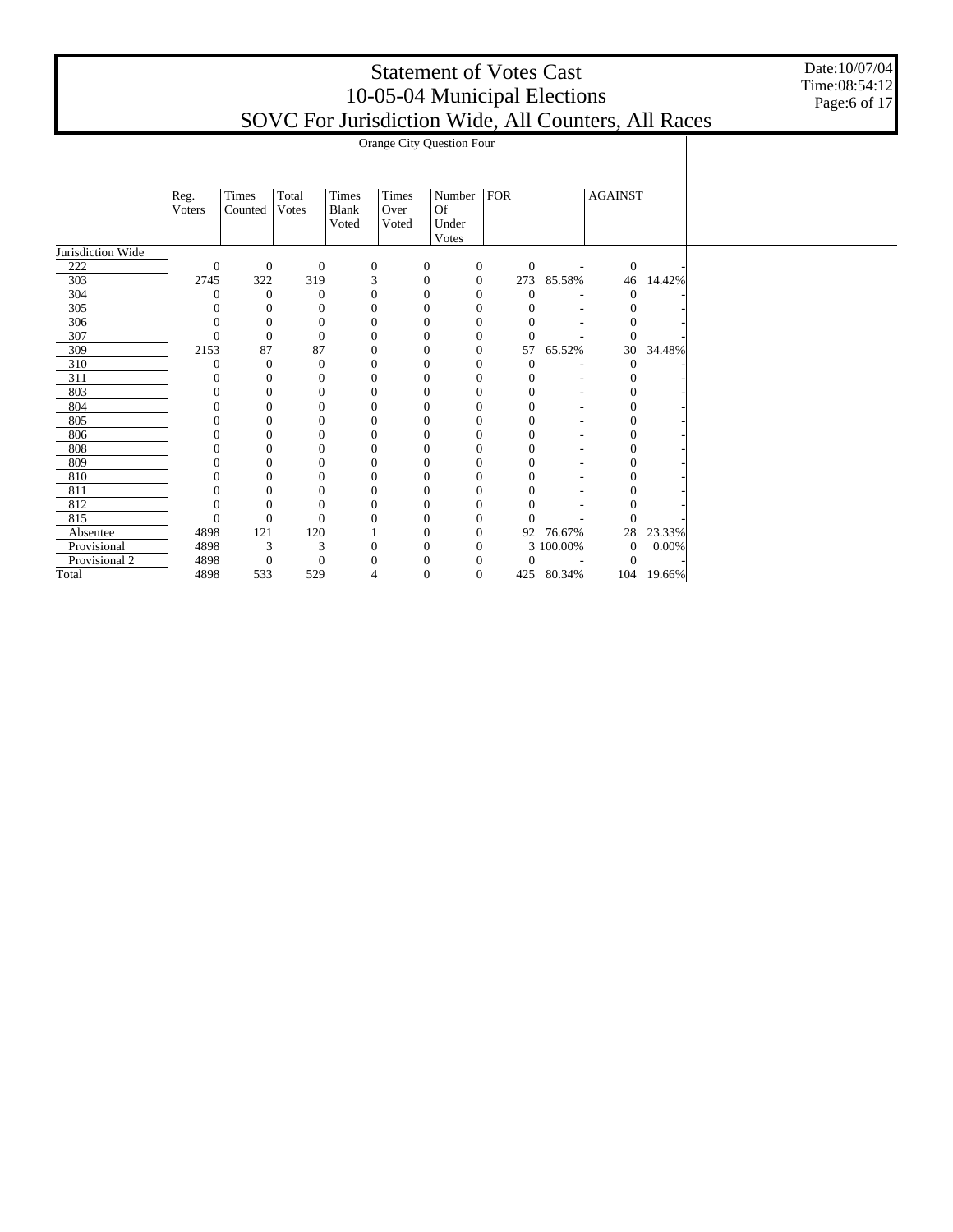Date:10/07/04 Time:08:54:12 Page:7 of 17

|                   |                  | Orange City Question Five |                       |                                |                        |                       |                  |                  |                          |                |        |  |  |  |
|-------------------|------------------|---------------------------|-----------------------|--------------------------------|------------------------|-----------------------|------------------|------------------|--------------------------|----------------|--------|--|--|--|
|                   |                  |                           |                       |                                |                        |                       |                  |                  |                          |                |        |  |  |  |
|                   |                  |                           |                       |                                |                        |                       |                  |                  |                          |                |        |  |  |  |
|                   | Reg.<br>Voters   | Times<br>Counted          | Total<br><b>Votes</b> | Times<br><b>Blank</b><br>Voted | Times<br>Over<br>Voted | Number<br>Of<br>Under | FOR              |                  |                          | <b>AGAINST</b> |        |  |  |  |
|                   |                  |                           |                       |                                |                        | <b>V</b> otes         |                  |                  |                          |                |        |  |  |  |
| Jurisdiction Wide |                  |                           |                       |                                |                        |                       |                  |                  |                          |                |        |  |  |  |
| 222               | $\mathbf{0}$     | $\boldsymbol{0}$          | $\boldsymbol{0}$      |                                | $\boldsymbol{0}$       | 0                     | $\boldsymbol{0}$ | $\mathbf{0}$     | $\overline{\phantom{a}}$ | $\mathbf{0}$   |        |  |  |  |
| 303               | 2745             | 322                       | 321                   |                                |                        | $\boldsymbol{0}$      | $\mathbf{0}$     | 219              | 68.22%                   | 102            | 31.78% |  |  |  |
| 304               | $\theta$         | $\mathbf{0}$              | $\theta$              |                                | $\mathbf{0}$           | $\Omega$              | $\overline{0}$   | $\mathbf{0}$     |                          | $\Omega$       |        |  |  |  |
| 305               | $\theta$         | $\mathbf{0}$              | $\boldsymbol{0}$      |                                | $\boldsymbol{0}$       | $\Omega$              | $\mathbf{0}$     | $\boldsymbol{0}$ |                          | $\Omega$       |        |  |  |  |
| 306               | $\boldsymbol{0}$ | $\boldsymbol{0}$          | $\boldsymbol{0}$      |                                | $\boldsymbol{0}$       | $\overline{0}$        | $\boldsymbol{0}$ | $\overline{0}$   |                          | 0              |        |  |  |  |
| 307               | $\overline{0}$   | $\mathbf{0}$              | $\overline{0}$        |                                | $\boldsymbol{0}$       | $\Omega$              | $\overline{0}$   | $\mathbf{0}$     |                          | $\Omega$       |        |  |  |  |
| 309               | 2153             | 87                        | 87                    |                                | $\boldsymbol{0}$       | $\Omega$              | $\mathbf{0}$     | 30               | 34.48%                   | 57             | 65.52% |  |  |  |
| 310               | $\overline{0}$   | $\boldsymbol{0}$          | $\boldsymbol{0}$      |                                | $\boldsymbol{0}$       | $\overline{0}$        | $\boldsymbol{0}$ | $\theta$         |                          | $\overline{0}$ |        |  |  |  |
| 311               | $\mathbf{0}$     | $\Omega$                  | $\mathbf{0}$          |                                | $\boldsymbol{0}$       | $\Omega$              | $\mathbf{0}$     | $\boldsymbol{0}$ | ٠                        | 0              |        |  |  |  |
| 803               | $\mathbf{0}$     | $\mathbf{0}$              | $\mathbf{0}$          |                                | $\boldsymbol{0}$       | $\Omega$              | $\theta$         | $\theta$         | ۰                        | 0              |        |  |  |  |
| 804               | $\mathbf{0}$     | $\Omega$                  | $\mathbf{0}$          |                                | $\boldsymbol{0}$       | $\theta$              | $\boldsymbol{0}$ | $\overline{0}$   | ٠                        | $\theta$       |        |  |  |  |
| 805               | 0                | $\Omega$                  | $\overline{0}$        |                                | $\boldsymbol{0}$       | $\theta$              | $\theta$         | 0                | ٠                        | $\theta$       |        |  |  |  |
| 806               | 0                | $\mathbf{0}$              | $\overline{0}$        |                                | $\boldsymbol{0}$       | $\theta$              | $\theta$         | $\boldsymbol{0}$ |                          | 0              |        |  |  |  |
| 808               | 0                | $\mathbf{0}$              | $\overline{0}$        |                                | $\boldsymbol{0}$       | $\theta$              | $\theta$         | $\boldsymbol{0}$ |                          | $\overline{0}$ |        |  |  |  |
| 809               | 0                | $\mathbf{0}$              | $\mathbf{0}$          |                                | $\boldsymbol{0}$       | $\theta$              | $\theta$         | $\overline{0}$   |                          | $\overline{0}$ |        |  |  |  |
| 810               | $\mathbf{0}$     | $\mathbf{0}$              | $\overline{0}$        |                                | $\boldsymbol{0}$       | $\mathbf{0}$          | $\mathbf{0}$     | $\boldsymbol{0}$ |                          | 0              |        |  |  |  |
| 811               | $\mathbf{0}$     | $\mathbf{0}$              | $\boldsymbol{0}$      |                                | $\boldsymbol{0}$       | $\theta$              | $\boldsymbol{0}$ | $\boldsymbol{0}$ |                          | 0              |        |  |  |  |
| 812               | $\overline{0}$   | $\mathbf{0}$              | $\mathbf{0}$          |                                | $\boldsymbol{0}$       | $\theta$              | $\mathbf{0}$     | $\overline{0}$   |                          | $\overline{0}$ |        |  |  |  |
| 815               | $\mathbf{0}$     | $\mathbf{0}$              | $\overline{0}$        |                                | $\boldsymbol{0}$       | $\theta$              | $\mathbf{0}$     | $\theta$         |                          | $\Omega$       |        |  |  |  |
| Absentee          | 4898             | 121                       | 119                   |                                |                        |                       | $\theta$         | 66               | 55.46%                   | 53             | 44.54% |  |  |  |
| Provisional       | 4898             | 3                         | 3                     |                                | $\boldsymbol{0}$       | $\overline{0}$        | $\boldsymbol{0}$ |                  | $3\,$ $100.00\%$         | $\mathbf{0}$   | 0.00%  |  |  |  |
| Provisional 2     | 4898             | $\theta$                  | $\boldsymbol{0}$      |                                | $\boldsymbol{0}$       | $\theta$              | $\overline{0}$   | $\overline{0}$   | $\overline{\phantom{a}}$ | $\mathbf{0}$   |        |  |  |  |
| Total             | 4898             | 533                       | 530                   |                                | $\overline{c}$         |                       | $\overline{0}$   |                  | 318 60.00%               | 212            | 40.00% |  |  |  |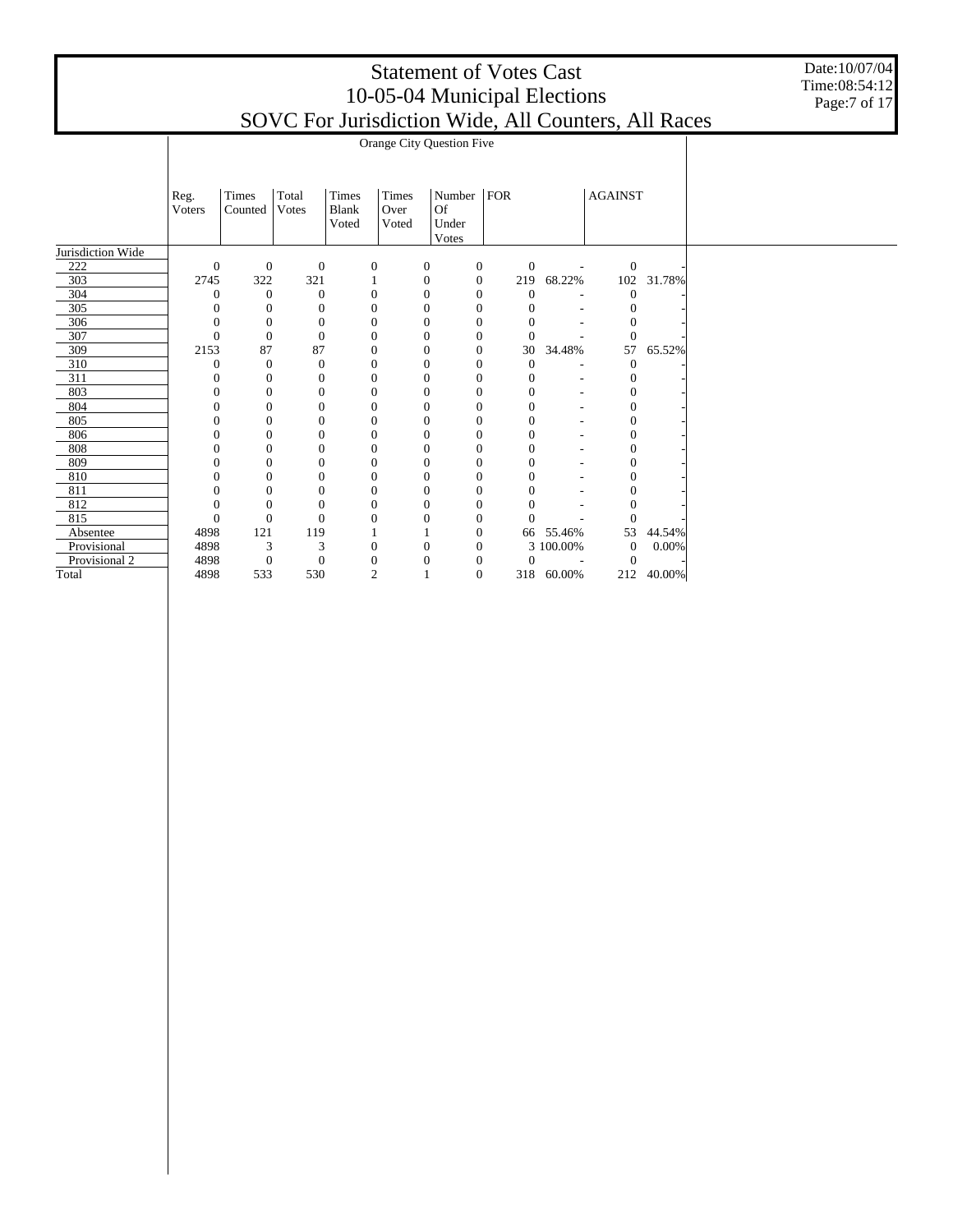Date:10/07/04 Time:08:54:12 Page:8 of 17

|                   |                | Orange City Question Six |                  |              |                  |                  |                  |                  |                |                |        |  |  |  |  |
|-------------------|----------------|--------------------------|------------------|--------------|------------------|------------------|------------------|------------------|----------------|----------------|--------|--|--|--|--|
|                   |                |                          |                  |              |                  |                  |                  |                  |                |                |        |  |  |  |  |
|                   |                |                          |                  |              |                  |                  |                  |                  |                |                |        |  |  |  |  |
|                   | Reg.           | Times                    | Total            | Times        | Times            | Number           | ${\rm FOR}$      |                  |                | <b>AGAINST</b> |        |  |  |  |  |
|                   | Voters         | Counted                  | Votes            | <b>Blank</b> | Over             | <b>Of</b>        |                  |                  |                |                |        |  |  |  |  |
|                   |                |                          |                  | Voted        | Voted            | Under            |                  |                  |                |                |        |  |  |  |  |
|                   |                |                          |                  |              |                  | Votes            |                  |                  |                |                |        |  |  |  |  |
| Jurisdiction Wide |                |                          |                  |              |                  |                  |                  |                  |                |                |        |  |  |  |  |
| 222               | $\mathbf{0}$   | $\mathbf{0}$             | $\boldsymbol{0}$ |              | $\boldsymbol{0}$ | $\boldsymbol{0}$ | $\mathbf{0}$     | $\boldsymbol{0}$ | $\overline{a}$ | $\mathbf{0}$   |        |  |  |  |  |
| 303               | 2745           | 322                      | 316              |              | 6                | $\mathbf{0}$     | $\mathbf{0}$     | 249              | 78.80%         | 67             | 21.20% |  |  |  |  |
| 304               | $\theta$       | $\theta$                 | $\theta$         |              | $\boldsymbol{0}$ | $\overline{0}$   | $\mathbf{0}$     | $\theta$         |                | $\Omega$       |        |  |  |  |  |
| 305               | $\theta$       | $\boldsymbol{0}$         | $\boldsymbol{0}$ |              | $\boldsymbol{0}$ | $\overline{0}$   | $\boldsymbol{0}$ | $\mathbf{0}$     |                | $\Omega$       |        |  |  |  |  |
| 306               | $\mathbf{0}$   | $\boldsymbol{0}$         | $\mathbf{0}$     |              | $\mathbf{0}$     | $\overline{0}$   | $\mathbf{0}$     | $\mathbf{0}$     |                | 0              |        |  |  |  |  |
| 307               | $\Omega$       | $\mathbf{0}$             | $\overline{0}$   |              | $\mathbf{0}$     | $\overline{0}$   | $\mathbf{0}$     | $\theta$         |                | $\Omega$       |        |  |  |  |  |
| 309               | 2153           | 87                       | 87               |              | $\mathbf{0}$     | $\overline{0}$   | $\mathbf{0}$     | 43               | 49.43%         | 44             | 50.57% |  |  |  |  |
| 310               | $\theta$       | $\boldsymbol{0}$         | $\boldsymbol{0}$ |              | $\mathbf{0}$     | $\overline{0}$   | $\boldsymbol{0}$ | $\mathbf{0}$     |                | $\mathbf{0}$   |        |  |  |  |  |
| 311               | $\theta$       | $\mathbf{0}$             | $\mathbf{0}$     |              | $\boldsymbol{0}$ | $\overline{0}$   | $\mathbf{0}$     | $\mathbf{0}$     | ٠              | $\Omega$       |        |  |  |  |  |
| 803               | $\mathbf{0}$   | $\mathbf{0}$             | $\mathbf{0}$     |              | $\mathbf{0}$     | $\overline{0}$   | $\mathbf{0}$     | $\mathbf{0}$     | ۰              | 0              |        |  |  |  |  |
| 804               | $\mathbf{0}$   | $\mathbf{0}$             | $\mathbf{0}$     |              | $\overline{0}$   | $\overline{0}$   | $\boldsymbol{0}$ | $\overline{0}$   | ۰              | $\overline{0}$ |        |  |  |  |  |
| 805               | $\theta$       | $\Omega$                 | $\mathbf{0}$     |              | $\Omega$         | $\theta$         | $\mathbf{0}$     | $\Omega$         | ٠              | 0              |        |  |  |  |  |
| 806               | $\theta$       | $\overline{0}$           | $\boldsymbol{0}$ |              | $\mathbf{0}$     | $\overline{0}$   | $\boldsymbol{0}$ | $\mathbf{0}$     |                | 0              |        |  |  |  |  |
| 808               | $\overline{0}$ | $\boldsymbol{0}$         | $\mathbf{0}$     |              | $\overline{0}$   | $\overline{0}$   | $\boldsymbol{0}$ | $\mathbf{0}$     |                | $\overline{0}$ |        |  |  |  |  |
| 809               | $\mathbf{0}$   | $\mathbf{0}$             | $\overline{0}$   |              | $\mathbf{0}$     | $\overline{0}$   | $\mathbf{0}$     | $\mathbf{0}$     |                | $\theta$       |        |  |  |  |  |
| 810               | $\mathbf{0}$   | $\overline{0}$           | $\mathbf{0}$     |              | $\mathbf{0}$     | $\overline{0}$   | $\theta$         | $\mathbf{0}$     |                | $\theta$       |        |  |  |  |  |
| 811               | $\overline{0}$ | $\overline{0}$           | $\mathbf{0}$     |              | $\overline{0}$   | $\overline{0}$   | $\boldsymbol{0}$ | $\overline{0}$   |                | $\overline{0}$ |        |  |  |  |  |
| 812               | $\theta$       | $\mathbf{0}$             | $\mathbf{0}$     |              | $\mathbf{0}$     | $\overline{0}$   | $\mathbf{0}$     | $\theta$         |                | $\Omega$       |        |  |  |  |  |
| 815               | $\mathbf{0}$   | $\overline{0}$           | $\Omega$         |              | $\Omega$         | $\overline{0}$   | $\boldsymbol{0}$ | $\Omega$         |                | $\Omega$       |        |  |  |  |  |
| Absentee          | 4898           | 121                      | 118              |              | 3                | $\mathbf{0}$     | $\boldsymbol{0}$ | 90               | 76.27%         | 28             | 23.73% |  |  |  |  |
| Provisional       | 4898           | 3                        | 3                |              | $\mathbf{0}$     | $\theta$         | $\mathbf{0}$     |                  | 3 100.00%      | $\mathbf{0}$   | 0.00%  |  |  |  |  |
| Provisional 2     | 4898           | $\boldsymbol{0}$         | $\boldsymbol{0}$ |              | $\mathbf{0}$     | $\overline{0}$   | $\theta$         | $\mathbf{0}$     |                | $\theta$       |        |  |  |  |  |
| Total             | 4898           | 533                      | 524              |              | 9                | $\overline{0}$   | $\mathbf{0}$     |                  | 385 73.47%     | 139            | 26.53% |  |  |  |  |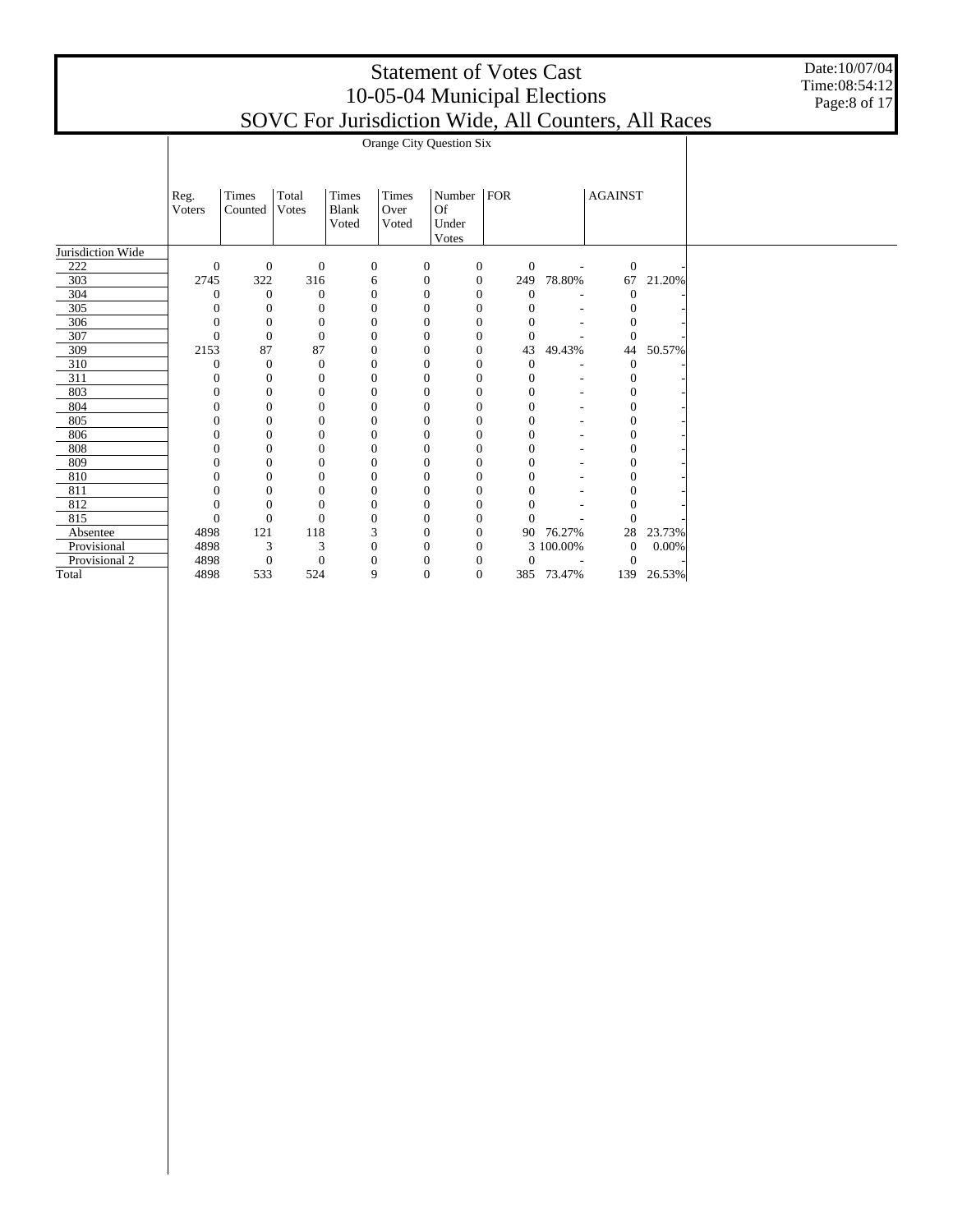Date:10/07/04 Time:08:54:12 Page:9 of 17

|                   |                | Orange City Question Seven |                  |              |                  |                  |                  |                  |                          |                |        |  |  |  |  |
|-------------------|----------------|----------------------------|------------------|--------------|------------------|------------------|------------------|------------------|--------------------------|----------------|--------|--|--|--|--|
|                   |                |                            |                  |              |                  |                  |                  |                  |                          |                |        |  |  |  |  |
|                   |                |                            |                  |              |                  |                  |                  |                  |                          |                |        |  |  |  |  |
|                   |                | Times                      | Total            | Times        | Times            | Number           | FOR              |                  |                          | <b>AGAINST</b> |        |  |  |  |  |
|                   | Reg.<br>Voters | Counted                    | Votes            | <b>Blank</b> | Over             | <b>Of</b>        |                  |                  |                          |                |        |  |  |  |  |
|                   |                |                            |                  | Voted        | Voted            | Under            |                  |                  |                          |                |        |  |  |  |  |
|                   |                |                            |                  |              |                  | Votes            |                  |                  |                          |                |        |  |  |  |  |
| Jurisdiction Wide |                |                            |                  |              |                  |                  |                  |                  |                          |                |        |  |  |  |  |
| 222               | $\mathbf{0}$   | $\mathbf{0}$               | $\boldsymbol{0}$ |              | $\boldsymbol{0}$ | $\boldsymbol{0}$ | $\mathbf{0}$     | $\mathbf{0}$     | $\overline{\phantom{a}}$ | $\mathbf{0}$   |        |  |  |  |  |
| 303               | 2745           | 322                        | 316              |              | 6                | $\mathbf{0}$     | $\boldsymbol{0}$ | 257              | 81.33%                   | 59             | 18.67% |  |  |  |  |
| 304               | $\theta$       | $\theta$                   | $\overline{0}$   |              | $\boldsymbol{0}$ | $\overline{0}$   | $\mathbf{0}$     | $\mathbf{0}$     |                          | $\theta$       |        |  |  |  |  |
| 305               | $\overline{0}$ | $\theta$                   | $\boldsymbol{0}$ |              | $\boldsymbol{0}$ | $\overline{0}$   | $\boldsymbol{0}$ | $\mathbf{0}$     |                          | $\Omega$       |        |  |  |  |  |
| 306               | $\theta$       | $\theta$                   | $\overline{0}$   |              | $\boldsymbol{0}$ | $\overline{0}$   | $\mathbf{0}$     | $\mathbf{0}$     |                          | 0              |        |  |  |  |  |
| 307               | $\overline{0}$ | $\Omega$                   | $\overline{0}$   |              | $\boldsymbol{0}$ | $\theta$         | $\mathbf{0}$     | $\mathbf{0}$     |                          | $\Omega$       |        |  |  |  |  |
| 309               | 2153           | 87                         | 87               |              | $\mathbf{0}$     | $\overline{0}$   | $\mathbf{0}$     | 51               | 58.62%                   | 36             | 41.38% |  |  |  |  |
| 310               | $\overline{0}$ | $\theta$                   | $\mathbf{0}$     |              | $\boldsymbol{0}$ | $\overline{0}$   | $\boldsymbol{0}$ | $\boldsymbol{0}$ |                          | $\theta$       |        |  |  |  |  |
| 311               | $\theta$       | $\theta$                   | $\mathbf{0}$     |              | $\boldsymbol{0}$ | $\overline{0}$   | $\mathbf{0}$     | $\mathbf{0}$     | $\overline{\phantom{a}}$ | $\mathbf{0}$   |        |  |  |  |  |
| 803               | $\theta$       | $\mathbf{0}$               | $\boldsymbol{0}$ |              | $\mathbf{0}$     | $\overline{0}$   | $\mathbf{0}$     | $\mathbf{0}$     | $\overline{a}$           | $\theta$       |        |  |  |  |  |
| 804               | $\overline{0}$ | $\mathbf{0}$               | $\mathbf{0}$     |              | $\mathbf{0}$     | $\overline{0}$   | $\boldsymbol{0}$ | $\overline{0}$   | ۰                        | $\theta$       |        |  |  |  |  |
| 805               | $\theta$       | $\Omega$                   | $\mathbf{0}$     |              | $\Omega$         | $\theta$         | $\mathbf{0}$     | $\Omega$         | ۰                        | $\Omega$       |        |  |  |  |  |
| 806               | $\Omega$       | $\Omega$                   | $\theta$         |              | $\mathbf{0}$     | $\theta$         | $\mathbf{0}$     | $\mathbf{0}$     |                          | $\Omega$       |        |  |  |  |  |
| 808               | $\overline{0}$ | $\mathbf{0}$               | $\mathbf{0}$     |              | $\mathbf{0}$     | $\overline{0}$   | $\boldsymbol{0}$ | $\mathbf{0}$     |                          | 0              |        |  |  |  |  |
| 809               | $\Omega$       | $\Omega$                   | $\mathbf{0}$     |              | $\mathbf{0}$     | $\theta$         | $\mathbf{0}$     | $\mathbf{0}$     |                          | $\Omega$       |        |  |  |  |  |
| 810               | $\overline{0}$ | $\Omega$                   | $\theta$         |              | $\mathbf{0}$     | $\overline{0}$   | $\mathbf{0}$     | $\mathbf{0}$     |                          | $\theta$       |        |  |  |  |  |
| 811               | $\overline{0}$ | $\mathbf{0}$               | $\mathbf{0}$     |              | $\mathbf{0}$     | $\overline{0}$   | $\boldsymbol{0}$ | $\overline{0}$   |                          | 0              |        |  |  |  |  |
| 812               | $\overline{0}$ | $\Omega$                   | $\theta$         |              | $\mathbf{0}$     | $\overline{0}$   | $\mathbf{0}$     | $\theta$         |                          |                |        |  |  |  |  |
| 815               | $\overline{0}$ | $\Omega$                   | $\theta$         |              | $\mathbf{0}$     | $\overline{0}$   | $\mathbf{0}$     | $\Omega$         |                          | $\Omega$       |        |  |  |  |  |
| Absentee          | 4898           | 121                        | 119              |              | $\mathbf{2}$     | $\mathbf{0}$     | $\boldsymbol{0}$ | 93               | 78.15%                   | 26             | 21.85% |  |  |  |  |
| Provisional       | 4898           | 3                          | 3                |              | $\mathbf{0}$     | $\theta$         | $\mathbf{0}$     |                  | 3 100.00%                | $\theta$       | 0.00%  |  |  |  |  |
| Provisional 2     | 4898           | $\boldsymbol{0}$           | $\boldsymbol{0}$ |              | $\theta$         | $\theta$         | $\theta$         | $\mathbf{0}$     |                          | $\overline{0}$ |        |  |  |  |  |
| Total             | 4898           | 533                        | 525              |              | 8                | $\overline{0}$   | $\mathbf{0}$     |                  | 404 76.95%               | 121            | 23.05% |  |  |  |  |
|                   |                |                            |                  |              |                  |                  |                  |                  |                          |                |        |  |  |  |  |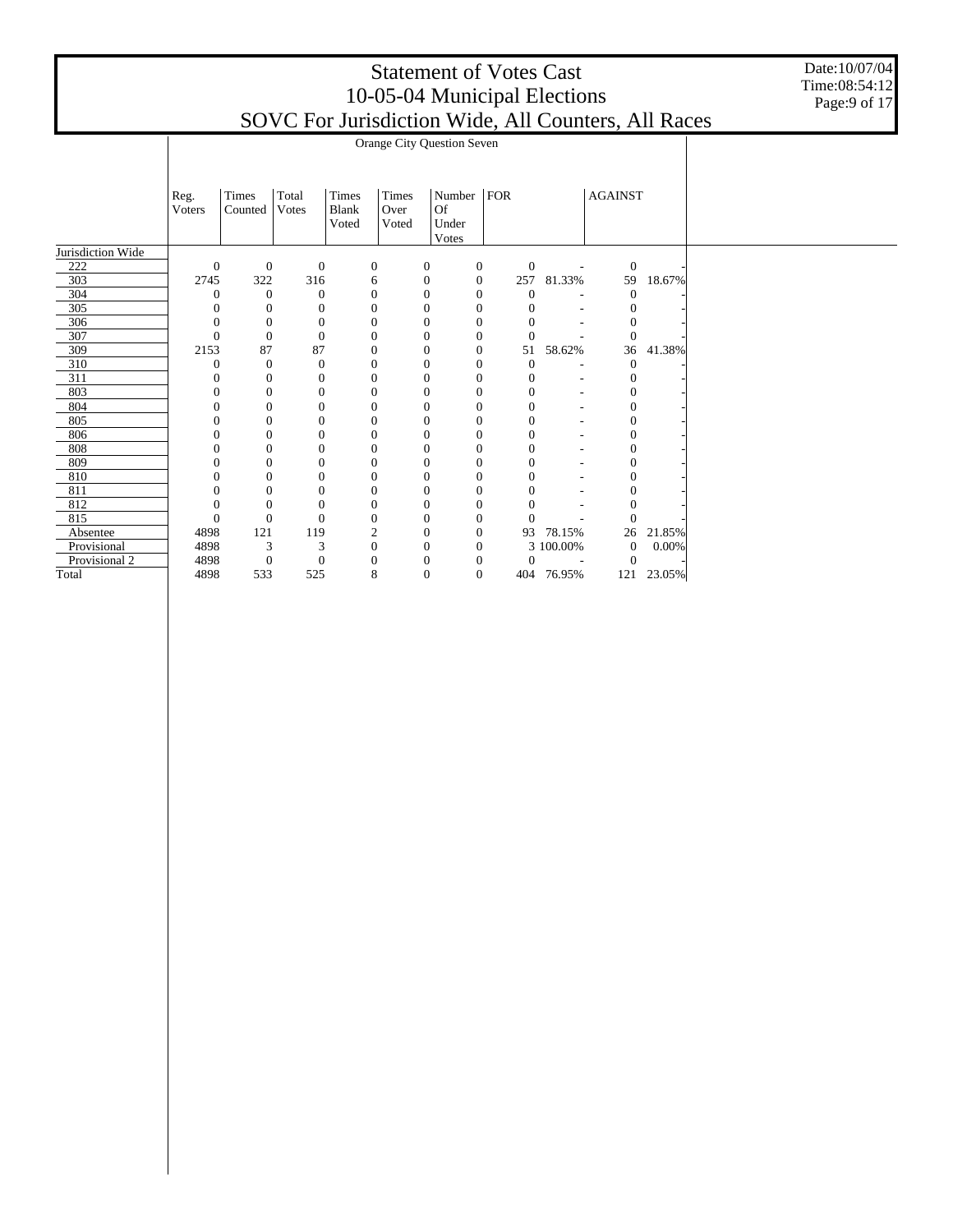Date:10/07/04 Time:08:54:12 Page:10 of 17

|                   |                | Orange City Question Eight |                  |       |                  |                  |                  |                |            |                  |        |  |  |  |  |
|-------------------|----------------|----------------------------|------------------|-------|------------------|------------------|------------------|----------------|------------|------------------|--------|--|--|--|--|
|                   |                |                            |                  |       |                  |                  |                  |                |            |                  |        |  |  |  |  |
|                   |                |                            |                  |       |                  |                  |                  |                |            |                  |        |  |  |  |  |
|                   | Reg.           | Times                      | Total            | Times | Times            | Number   $FOR$   |                  |                |            | <b>AGAINST</b>   |        |  |  |  |  |
|                   | Voters         | Counted                    | <b>Votes</b>     | Blank | Over             | <b>Of</b>        |                  |                |            |                  |        |  |  |  |  |
|                   |                |                            |                  | Voted | Voted            | Under            |                  |                |            |                  |        |  |  |  |  |
|                   |                |                            |                  |       |                  | Votes            |                  |                |            |                  |        |  |  |  |  |
| Jurisdiction Wide |                |                            |                  |       |                  |                  |                  |                |            |                  |        |  |  |  |  |
| 222               | $\mathbf{0}$   | $\mathbf{0}$               | $\mathbf{0}$     |       | $\boldsymbol{0}$ | $\boldsymbol{0}$ | $\boldsymbol{0}$ | $\mathbf{0}$   |            | $\mathbf{0}$     |        |  |  |  |  |
| 303               | 2745           | 322                        | 317              |       | 5                | $\boldsymbol{0}$ | $\mathbf{0}$     | 258            | 81.39%     | 59               | 18.61% |  |  |  |  |
| 304               | $\mathbf{0}$   | $\mathbf{0}$               | $\overline{0}$   |       | $\mathbf{0}$     | $\mathbf{0}$     | $\mathbf{0}$     | $\mathbf{0}$   |            | $\mathbf{0}$     |        |  |  |  |  |
| 305               | $\theta$       | $\theta$                   | $\mathbf{0}$     |       | $\boldsymbol{0}$ | $\mathbf{0}$     | $\boldsymbol{0}$ | 0              |            | $\mathbf{0}$     |        |  |  |  |  |
| 306               | $\mathbf{0}$   | $\boldsymbol{0}$           | $\mathbf{0}$     |       | $\boldsymbol{0}$ | $\mathbf{0}$     | $\mathbf{0}$     | $\theta$       |            | 0                |        |  |  |  |  |
| 307               | $\overline{0}$ | $\Omega$                   | $\Omega$         |       | $\mathbf{0}$     | $\Omega$         | $\mathbf{0}$     | $\theta$       |            | $\Omega$         |        |  |  |  |  |
| 309               | 2153           | 87                         | 87               |       | $\boldsymbol{0}$ | $\mathbf{0}$     | $\mathbf{0}$     | 55             | 63.22%     | 32               | 36.78% |  |  |  |  |
| 310               | $\theta$       | $\overline{0}$             | $\overline{0}$   |       | $\mathbf{0}$     | $\mathbf{0}$     | $\mathbf{0}$     | $\mathbf{0}$   |            | $\mathbf{0}$     |        |  |  |  |  |
| 311               | $\theta$       | 0                          | $\Omega$         |       | $\mathbf{0}$     | $\mathbf{0}$     | $\overline{0}$   | 0              |            | $\mathbf{0}$     |        |  |  |  |  |
| 803               | $\mathbf{0}$   | $\overline{0}$             | $\mathbf{0}$     |       | $\mathbf{0}$     | $\Omega$         | $\boldsymbol{0}$ | $\Omega$       |            | $\mathbf{0}$     |        |  |  |  |  |
| 804               | $\overline{0}$ | $\overline{0}$             | $\overline{0}$   |       | $\boldsymbol{0}$ | $\mathbf{0}$     | $\mathbf{0}$     | $\overline{0}$ |            | $\boldsymbol{0}$ |        |  |  |  |  |
| 805               | $\theta$       | $\theta$                   | $\Omega$         |       | $\mathbf{0}$     | $\Omega$         | $\overline{0}$   | $\Omega$       |            | 0                |        |  |  |  |  |
| 806               | 0              | $\theta$                   | 0                |       | $\mathbf{0}$     | $\mathbf{0}$     | $\theta$         | $\Omega$       |            | $\mathbf{0}$     |        |  |  |  |  |
| 808               | $\overline{0}$ | $\overline{0}$             | 0                |       | $\mathbf{0}$     | $\mathbf{0}$     | $\mathbf{0}$     | $\overline{0}$ |            | $\overline{0}$   |        |  |  |  |  |
| 809               | $\Omega$       | $\Omega$                   | $\Omega$         |       | $\mathbf{0}$     | $\Omega$         | $\overline{0}$   | $\Omega$       |            | $\mathbf{0}$     |        |  |  |  |  |
| 810               | $\overline{0}$ | $\theta$                   | $\Omega$         |       | $\boldsymbol{0}$ | $\Omega$         | $\mathbf{0}$     | $\Omega$       |            | 0                |        |  |  |  |  |
| 811               | $\overline{0}$ | $\overline{0}$             | $\overline{0}$   |       | $\mathbf{0}$     | $\mathbf{0}$     | $\mathbf{0}$     | $\overline{0}$ |            | $\overline{0}$   |        |  |  |  |  |
| 812               | $\theta$       | $\Omega$                   | $\Omega$         |       | $\mathbf{0}$     | $\Omega$         | $\overline{0}$   | $\Omega$       |            | 0                |        |  |  |  |  |
| 815               | $\overline{0}$ | $\overline{0}$             | $\Omega$         |       | $\Omega$         | $\mathbf{0}$     | $\boldsymbol{0}$ | $\Omega$       |            | $\Omega$         |        |  |  |  |  |
| Absentee          | 4898           | 121                        | 118              |       | 3                | $\boldsymbol{0}$ | $\mathbf{0}$     | 90             | 76.27%     | 28               | 23.73% |  |  |  |  |
| Provisional       | 4898           | 3                          | 3                |       | $\boldsymbol{0}$ | $\Omega$         | $\overline{0}$   |                | 3 100.00%  | $\mathbf{0}$     | 0.00%  |  |  |  |  |
| Provisional 2     | 4898           | $\mathbf{0}$               | $\boldsymbol{0}$ |       | $\mathbf{0}$     | $\Omega$         | $\boldsymbol{0}$ | $\Omega$       |            | $\overline{0}$   |        |  |  |  |  |
| Total             | 4898           | 533                        | 525              |       | 8                | $\mathbf{0}$     | $\overline{0}$   |                | 406 77.33% | 119              | 22.67% |  |  |  |  |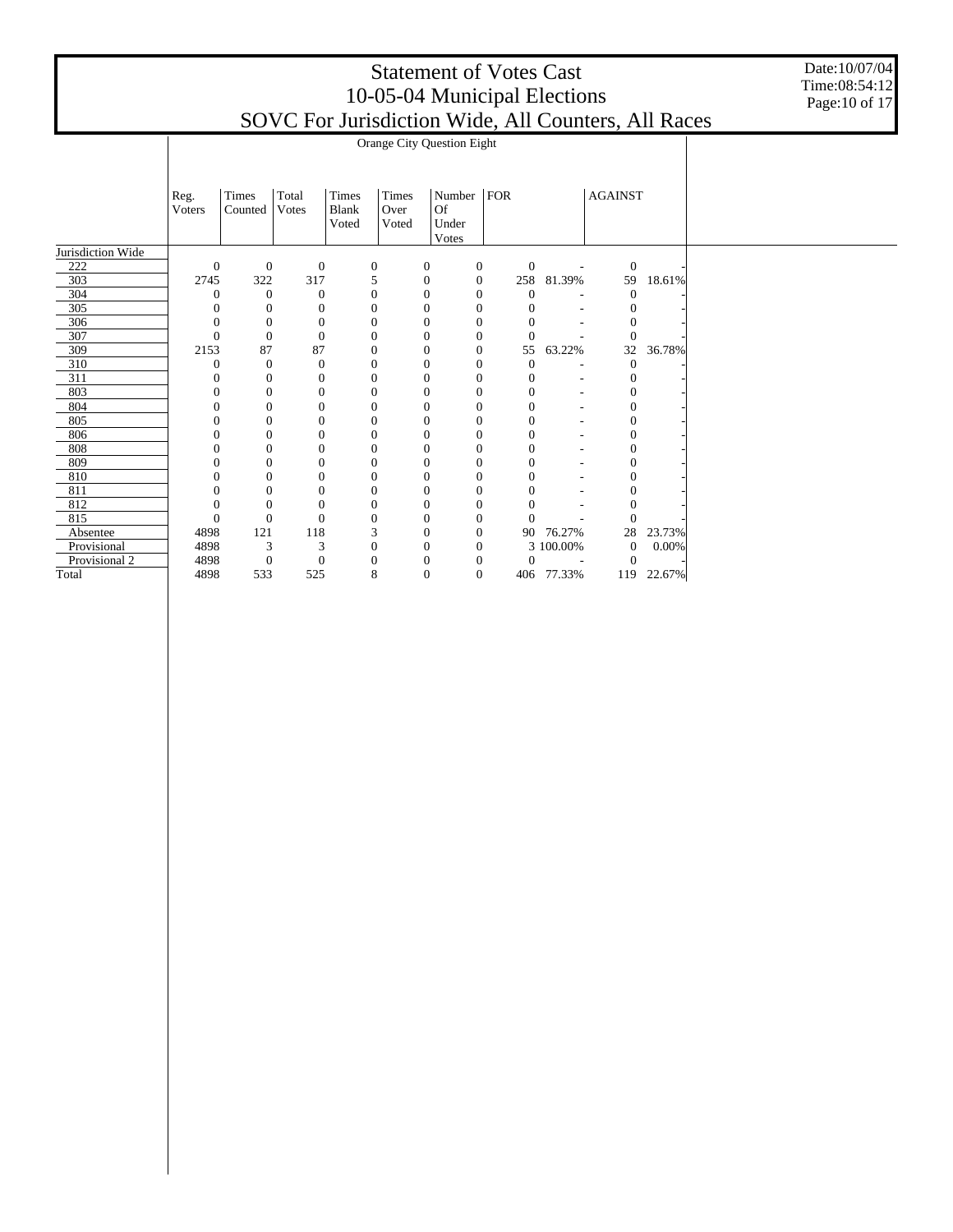Date:10/07/04 Time:08:54:12 Page:11 of 17

|                   |                  | Orange City Question Nine |                       |                                |                        |                                |                  |                  |           |                  |        |  |  |  |  |
|-------------------|------------------|---------------------------|-----------------------|--------------------------------|------------------------|--------------------------------|------------------|------------------|-----------|------------------|--------|--|--|--|--|
|                   | Reg.<br>Voters   | Times<br>Counted          | Total<br><b>Votes</b> | Times<br><b>Blank</b><br>Voted | Times<br>Over<br>Voted | Number<br>Of<br>Under<br>Votes | FOR              |                  |           | <b>AGAINST</b>   |        |  |  |  |  |
| Jurisdiction Wide |                  |                           |                       |                                |                        |                                |                  |                  |           |                  |        |  |  |  |  |
| 222               | $\boldsymbol{0}$ | $\mathbf{0}$              | $\boldsymbol{0}$      |                                | $\boldsymbol{0}$       | 0                              | $\mathbf{0}$     | $\boldsymbol{0}$ |           | $\mathbf{0}$     |        |  |  |  |  |
| 303               | 2745             | 322                       | 307                   | 15                             |                        | $\boldsymbol{0}$               | $\boldsymbol{0}$ | 246              | 80.13%    | 61               | 19.87% |  |  |  |  |
| 304               | $\mathbf{0}$     | $\theta$                  | $\theta$              |                                | $\boldsymbol{0}$       | $\mathbf{0}$                   | $\mathbf{0}$     | $\mathbf{0}$     |           | $\mathbf{0}$     |        |  |  |  |  |
| 305               | $\mathbf{0}$     | $\mathbf{0}$              | $\theta$              |                                | $\boldsymbol{0}$       | $\theta$                       | $\mathbf{0}$     | $\theta$         |           | 0                |        |  |  |  |  |
| 306               | $\mathbf{0}$     | $\mathbf{0}$              | $\mathbf{0}$          |                                | $\boldsymbol{0}$       | $\overline{0}$                 | $\mathbf{0}$     | $\theta$         |           | $\Omega$         |        |  |  |  |  |
| 307               | $\overline{0}$   | $\overline{0}$            | $\overline{0}$        |                                | $\mathbf{0}$           | $\theta$                       | $\Omega$         | $\overline{0}$   |           | $\mathbf{0}$     |        |  |  |  |  |
| 309               | 2153             | 87                        | 87                    |                                | $\boldsymbol{0}$       | $\overline{0}$                 | $\mathbf{0}$     | 53               | 60.92%    | 34               | 39.08% |  |  |  |  |
| 310               | $\mathbf{0}$     | $\mathbf{0}$              | $\mathbf{0}$          |                                | $\boldsymbol{0}$       | $\overline{0}$                 | $\mathbf{0}$     | $\overline{0}$   |           | $\overline{0}$   |        |  |  |  |  |
| 311               | $\mathbf{0}$     | $\mathbf{0}$              | $\overline{0}$        |                                | $\mathbf{0}$           | $\theta$                       | $\Omega$         | 0                |           | $\Omega$         |        |  |  |  |  |
| 803               | $\mathbf{0}$     | $\mathbf{0}$              | $\overline{0}$        |                                | $\boldsymbol{0}$       | $\theta$                       | $\overline{0}$   | $\mathbf{0}$     |           | $\mathbf{0}$     |        |  |  |  |  |
| 804               | $\boldsymbol{0}$ | $\mathbf{0}$              | $\mathbf{0}$          |                                | $\boldsymbol{0}$       | $\mathbf{0}$                   | $\boldsymbol{0}$ | $\overline{0}$   |           | $\mathbf{0}$     |        |  |  |  |  |
| 805               | $\Omega$         | $\Omega$                  | $\overline{0}$        |                                | $\mathbf{0}$           | $\theta$                       | $\Omega$         | 0                |           | $\mathbf{0}$     |        |  |  |  |  |
| 806               | $\Omega$         | $\mathbf{0}$              | 0                     |                                | $\mathbf{0}$           | $\theta$                       | $\theta$         | 0                |           | $\mathbf{0}$     |        |  |  |  |  |
| 808               | $\overline{0}$   | $\overline{0}$            | $\mathbf{0}$          |                                | $\boldsymbol{0}$       | $\overline{0}$                 | $\boldsymbol{0}$ | $\overline{0}$   |           | $\boldsymbol{0}$ |        |  |  |  |  |
| 809               | $\Omega$         | $\Omega$                  | $\Omega$              |                                | $\boldsymbol{0}$       | $\theta$                       | $\Omega$         | 0                |           | $\mathbf{0}$     |        |  |  |  |  |
| 810               | 0                | $\Omega$                  | 0                     |                                | $\boldsymbol{0}$       | $\Omega$                       | $\theta$         | 0                |           | $\mathbf{0}$     |        |  |  |  |  |
| 811               | $\overline{0}$   | $\overline{0}$            | $\mathbf{0}$          |                                | $\boldsymbol{0}$       | $\overline{0}$                 | $\boldsymbol{0}$ | $\overline{0}$   |           | $\overline{0}$   |        |  |  |  |  |
| 812               | $\Omega$         | $\Omega$                  | $\Omega$              |                                | $\mathbf{0}$           | $\theta$                       | $\Omega$         | 0                |           | $\theta$         |        |  |  |  |  |
| 815               | $\mathbf{0}$     | $\mathbf{0}$              | $\overline{0}$        |                                | $\boldsymbol{0}$       | $\Omega$                       | $\theta$         | $\Omega$         |           | $\theta$         |        |  |  |  |  |
| Absentee          | 4898             | 121                       | 118                   |                                | 3                      | $\mathbf{0}$                   | $\mathbf{0}$     | 85               | 72.03%    | 33               | 27.97% |  |  |  |  |
| Provisional       | 4898             | 3                         | 3                     |                                | $\boldsymbol{0}$       | $\Omega$                       | $\Omega$         |                  | 3 100.00% | $\boldsymbol{0}$ | 0.00%  |  |  |  |  |
| Provisional 2     | 4898             | $\mathbf{0}$              | $\boldsymbol{0}$      |                                | $\boldsymbol{0}$       | $\theta$                       | $\theta$         | $\overline{0}$   |           | $\Omega$         |        |  |  |  |  |
| Total             | 4898             | 533                       | 515                   | 18                             |                        | $\overline{0}$                 | $\mathbf{0}$     | 387              | 75.15%    | 128              | 24.85% |  |  |  |  |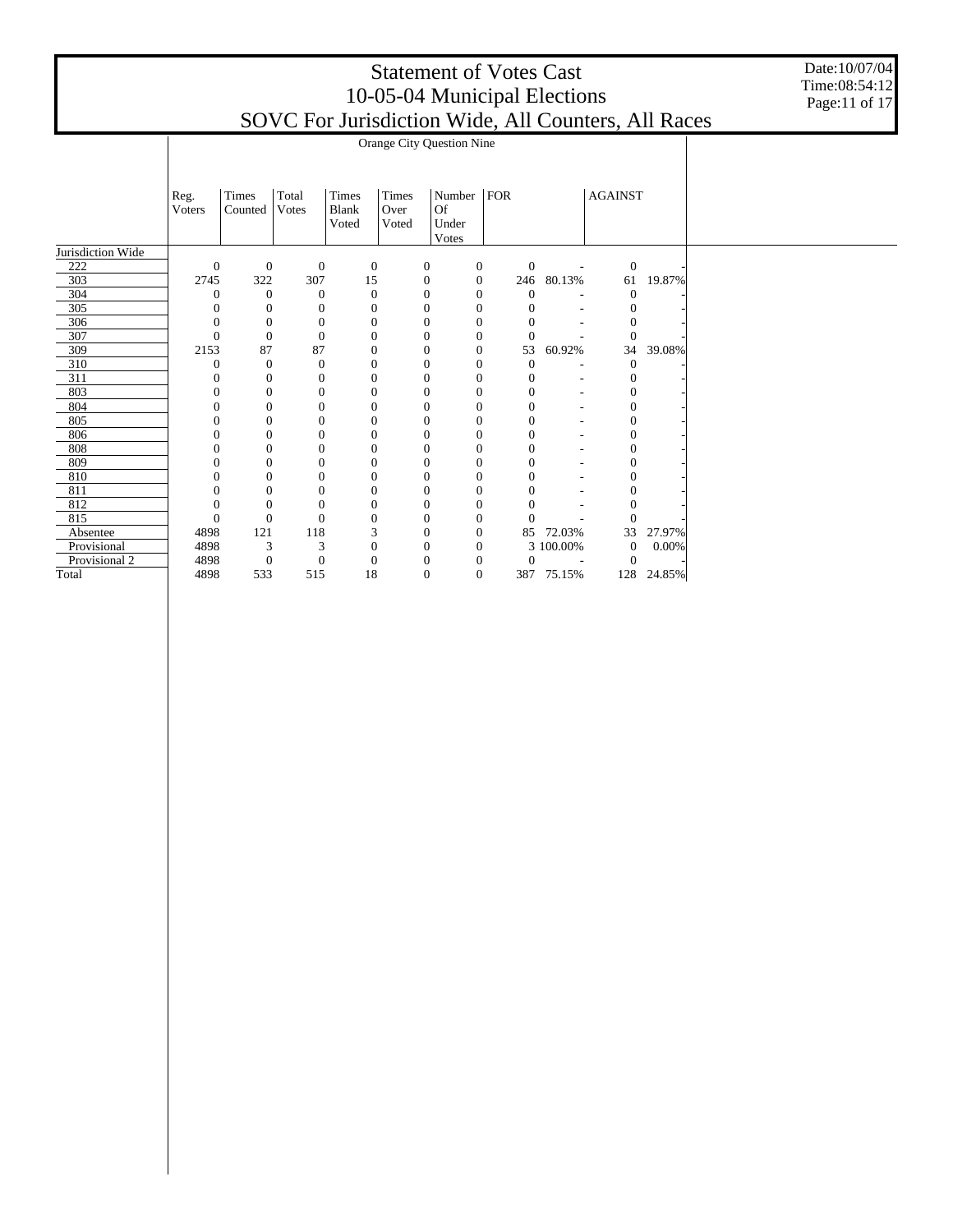Date:10/07/04 Time:08:54:12 Page:12 of 17

|                   |                  | Orange City Question Ten |                       |                                |                        |                                |                  |                  |                          |                  |        |  |  |  |  |
|-------------------|------------------|--------------------------|-----------------------|--------------------------------|------------------------|--------------------------------|------------------|------------------|--------------------------|------------------|--------|--|--|--|--|
|                   | Reg.<br>Voters   | Times<br>Counted         | Total<br><b>Votes</b> | Times<br><b>Blank</b><br>Voted | Times<br>Over<br>Voted | Number<br>Of<br>Under<br>Votes | FOR              |                  |                          | <b>AGAINST</b>   |        |  |  |  |  |
| Jurisdiction Wide |                  |                          |                       |                                |                        |                                |                  |                  |                          |                  |        |  |  |  |  |
| 222               | $\boldsymbol{0}$ | $\mathbf{0}$             | $\mathbf{0}$          |                                | $\boldsymbol{0}$       | 0                              | $\mathbf{0}$     | $\boldsymbol{0}$ | $\overline{\phantom{a}}$ | $\mathbf{0}$     |        |  |  |  |  |
| 303               | 2745             | 322                      | 316                   |                                | 6                      | $\boldsymbol{0}$               | $\mathbf{0}$     | 252              | 79.75%                   | 64               | 20.25% |  |  |  |  |
| 304               | $\mathbf{0}$     | $\theta$                 | $\theta$              |                                | $\boldsymbol{0}$       | $\mathbf{0}$                   | $\mathbf{0}$     | $\mathbf{0}$     |                          | $\mathbf{0}$     |        |  |  |  |  |
| 305               | $\mathbf{0}$     | $\mathbf{0}$             | $\overline{0}$        |                                | $\boldsymbol{0}$       | $\theta$                       | $\mathbf{0}$     | $\mathbf{0}$     |                          | 0                |        |  |  |  |  |
| 306               | $\mathbf{0}$     | $\boldsymbol{0}$         | $\mathbf{0}$          |                                | $\boldsymbol{0}$       | $\overline{0}$                 | $\mathbf{0}$     | $\theta$         |                          | $\overline{0}$   |        |  |  |  |  |
| 307               | $\overline{0}$   | $\overline{0}$           | $\overline{0}$        |                                | $\mathbf{0}$           | $\theta$                       | $\Omega$         | $\mathbf{0}$     |                          | $\theta$         |        |  |  |  |  |
| 309               | 2153             | 87                       | 85                    |                                | 2                      | $\overline{0}$                 | $\mathbf{0}$     | 46               | 54.12%                   | 39               | 45.88% |  |  |  |  |
| 310               | $\mathbf{0}$     | $\mathbf{0}$             | $\mathbf{0}$          |                                | $\boldsymbol{0}$       | $\overline{0}$                 | $\mathbf{0}$     | $\overline{0}$   |                          | $\theta$         |        |  |  |  |  |
| 311               | $\mathbf{0}$     | $\mathbf{0}$             | $\overline{0}$        |                                | $\mathbf{0}$           | $\theta$                       | $\Omega$         | 0                |                          | $\mathbf{0}$     |        |  |  |  |  |
| 803               | $\mathbf{0}$     | $\mathbf{0}$             | $\overline{0}$        |                                | $\boldsymbol{0}$       | $\theta$                       | $\overline{0}$   | $\mathbf{0}$     |                          | $\mathbf{0}$     |        |  |  |  |  |
| 804               | $\boldsymbol{0}$ | $\mathbf{0}$             | $\mathbf{0}$          |                                | $\boldsymbol{0}$       | $\mathbf{0}$                   | $\boldsymbol{0}$ | $\overline{0}$   |                          | $\boldsymbol{0}$ |        |  |  |  |  |
| 805               | $\Omega$         | $\Omega$                 | $\overline{0}$        |                                | $\mathbf{0}$           | $\theta$                       | $\Omega$         | 0                |                          | $\mathbf{0}$     |        |  |  |  |  |
| 806               | $\Omega$         | $\mathbf{0}$             | $\overline{0}$        |                                | $\mathbf{0}$           | $\theta$                       | $\theta$         | 0                |                          | 0                |        |  |  |  |  |
| 808               | $\overline{0}$   | $\overline{0}$           | $\mathbf{0}$          |                                | $\boldsymbol{0}$       | $\overline{0}$                 | $\boldsymbol{0}$ | $\overline{0}$   |                          | $\mathbf{0}$     |        |  |  |  |  |
| 809               | $\Omega$         | $\Omega$                 | $\Omega$              |                                | $\boldsymbol{0}$       | $\theta$                       | $\Omega$         | $\theta$         |                          | $\mathbf{0}$     |        |  |  |  |  |
| 810               | $\boldsymbol{0}$ | $\mathbf{0}$             | $\overline{0}$        |                                | $\boldsymbol{0}$       | $\theta$                       | $\theta$         | 0                |                          | $\mathbf{0}$     |        |  |  |  |  |
| 811               | $\overline{0}$   | $\overline{0}$           | $\mathbf{0}$          |                                | $\boldsymbol{0}$       | $\overline{0}$                 | $\boldsymbol{0}$ | $\overline{0}$   |                          | $\mathbf{0}$     |        |  |  |  |  |
| 812               | $\Omega$         | $\Omega$                 | $\Omega$              |                                | $\mathbf{0}$           | $\theta$                       | $\Omega$         | 0                |                          | $\Omega$         |        |  |  |  |  |
| 815               | $\mathbf{0}$     | $\mathbf{0}$             | $\Omega$              |                                | 0                      | $\Omega$                       | $\theta$         | $\theta$         |                          | $\Omega$         |        |  |  |  |  |
| Absentee          | 4898             | 121                      | 120                   |                                |                        | $\mathbf{0}$                   | $\mathbf{0}$     | 81               | 67.50%                   | 39               | 32.50% |  |  |  |  |
| Provisional       | 4898             | 3                        | 3                     |                                | $\boldsymbol{0}$       | $\theta$                       | $\Omega$         |                  | 3 100.00%                | $\boldsymbol{0}$ | 0.00%  |  |  |  |  |
| Provisional 2     | 4898             | $\mathbf{0}$             | $\theta$              |                                | $\overline{0}$         | $\theta$                       | $\theta$         | $\overline{0}$   |                          | $\Omega$         |        |  |  |  |  |
| Total             | 4898             | 533                      | 524                   |                                | 9                      | $\overline{0}$                 | $\mathbf{0}$     | 382              | 72.90%                   | 142              | 27.10% |  |  |  |  |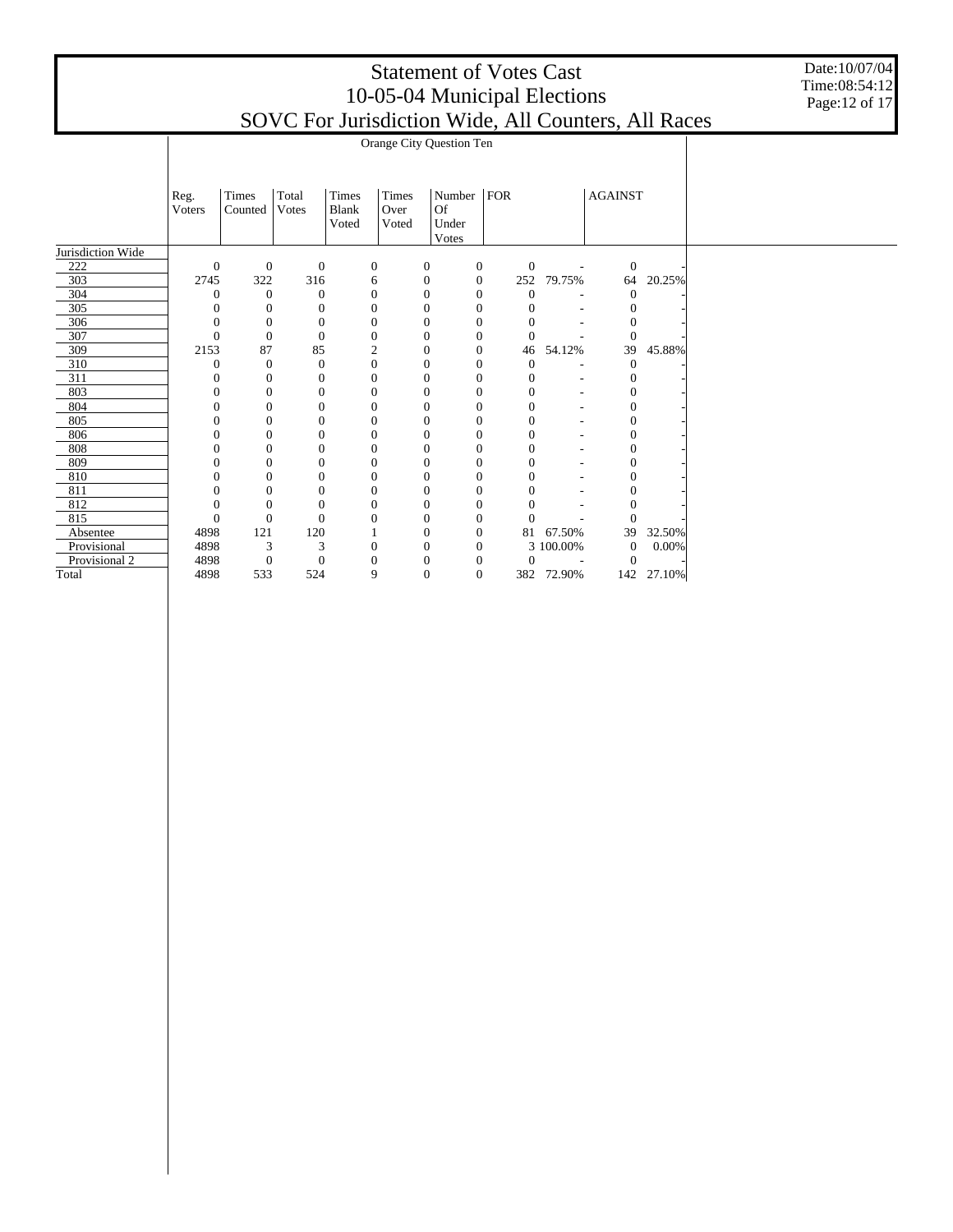Date:10/07/04 Time:08:54:12 Page:13 of 17

|                   | Orange City Question Eleven |                  |                  |                  |       |                                      |  |                  |                |                  |        |  |  |
|-------------------|-----------------------------|------------------|------------------|------------------|-------|--------------------------------------|--|------------------|----------------|------------------|--------|--|--|
|                   |                             |                  |                  |                  |       |                                      |  |                  |                |                  |        |  |  |
|                   |                             |                  |                  |                  |       |                                      |  |                  |                |                  |        |  |  |
|                   | Times<br>Reg.               |                  | Total            | Times            | Times | Number $ FOR$                        |  |                  | <b>AGAINST</b> |                  |        |  |  |
|                   | Voters                      | Counted          | Votes            | <b>Blank</b>     | Over  | Of                                   |  |                  |                |                  |        |  |  |
|                   |                             |                  |                  | Voted            | Voted | Under                                |  |                  |                |                  |        |  |  |
|                   |                             |                  |                  |                  |       | Votes                                |  |                  |                |                  |        |  |  |
| Jurisdiction Wide |                             |                  |                  |                  |       |                                      |  |                  |                |                  |        |  |  |
| 222               | $\mathbf{0}$                | $\mathbf{0}$     | $\mathbf{0}$     | $\boldsymbol{0}$ |       | $\mathbf{0}$<br>$\boldsymbol{0}$     |  | $\boldsymbol{0}$ | $\sim$         | $\mathbf{0}$     |        |  |  |
| 303               | 2745                        | 322              | 312              | 10               |       | $\boldsymbol{0}$<br>$\boldsymbol{0}$ |  | 227              | 72.76%         | 85               | 27.24% |  |  |
| 304               | $\theta$                    | $\theta$         | $\theta$         | $\overline{0}$   |       | $\mathbf{0}$<br>$\boldsymbol{0}$     |  | $\theta$         |                | $\mathbf{0}$     |        |  |  |
| 305               | 0                           | $\mathbf{0}$     | $\theta$         | $\boldsymbol{0}$ |       | $\mathbf{0}$<br>$\mathbf{0}$         |  | $\Omega$         |                | $\mathbf{0}$     |        |  |  |
| 306               | $\theta$                    | $\mathbf{0}$     | $\mathbf{0}$     | $\overline{0}$   |       | $\mathbf{0}$<br>$\theta$             |  | $\theta$         |                | $\overline{0}$   |        |  |  |
| 307               | $\Omega$                    | $\Omega$         | $\theta$         | $\theta$         |       | $\mathbf{0}$<br>$\mathbf{0}$         |  | $\theta$         |                | $\Omega$         |        |  |  |
| 309               | 2153                        | 87               | 87               | $\theta$         |       | $\mathbf{0}$<br>$\boldsymbol{0}$     |  | 38               | 43.68%         | 49               | 56.32% |  |  |
| 310               | $\theta$                    | $\boldsymbol{0}$ | $\boldsymbol{0}$ | $\theta$         |       | $\boldsymbol{0}$<br>$\mathbf{0}$     |  | $\mathbf{0}$     |                | $\boldsymbol{0}$ |        |  |  |
| 311               | $\theta$                    | $\mathbf{0}$     | $\mathbf{0}$     | $\mathbf{0}$     |       | $\mathbf{0}$<br>$\mathbf{0}$         |  | $\mathbf{0}$     |                | $\mathbf{0}$     |        |  |  |
| 803               | $\overline{0}$              | $\mathbf{0}$     | $\theta$         | $\mathbf{0}$     |       | $\mathbf{0}$<br>$\boldsymbol{0}$     |  | $\mathbf{0}$     |                | $\mathbf{0}$     |        |  |  |
| 804               | $\overline{0}$              | $\mathbf{0}$     | $\theta$         | $\theta$         |       | $\mathbf{0}$<br>$\mathbf{0}$         |  | $\overline{0}$   |                | $\overline{0}$   |        |  |  |
| 805               | 0                           | $\Omega$         | $\Omega$         | $\theta$         |       | $\Omega$<br>$\overline{0}$           |  | $\Omega$         |                | $\Omega$         |        |  |  |
| 806               | 0                           | $\Omega$         | 0                | $\Omega$         |       | 0<br>$\boldsymbol{0}$                |  | $\mathbf{0}$     |                | $\boldsymbol{0}$ |        |  |  |
| 808               |                             | $\mathbf{0}$     | $\overline{0}$   | $\theta$         |       | $\mathbf{0}$<br>$\mathbf{0}$         |  | $\overline{0}$   |                | $\mathbf{0}$     |        |  |  |
| 809               | 0                           | $\Omega$         | 0                | $\mathbf{0}$     |       | $\mathbf{0}$<br>$\overline{0}$       |  | $\Omega$         |                | $\mathbf{0}$     |        |  |  |
| 810               | 0                           | $\Omega$         | 0                | $\theta$         |       | $\mathbf{0}$<br>$\boldsymbol{0}$     |  | 0                |                | $\mathbf{0}$     |        |  |  |
| 811               | C                           | 0                | $\overline{0}$   | $\theta$         |       | $\mathbf{0}$<br>$\mathbf{0}$         |  | $\theta$         |                | $\overline{0}$   |        |  |  |
| 812               | 0                           | $\Omega$         | 0                | $\theta$         |       | $\mathbf{0}$<br>$\overline{0}$       |  |                  |                | $\Omega$         |        |  |  |
| 815               | $\overline{0}$              | $\mathbf{0}$     | $\theta$         | $\Omega$         |       | $\mathbf{0}$<br>$\mathbf{0}$         |  | $\Omega$         |                | $\Omega$         |        |  |  |
| Absentee          | 4898                        | 121              | 117              | 4                |       | $\mathbf{0}$<br>$\boldsymbol{0}$     |  |                  | 78 66.67%      | 39               | 33.33% |  |  |
| Provisional       | 4898                        | 3                | 3                | $\mathbf{0}$     |       | $\mathbf{0}$<br>$\theta$             |  |                  | 3 100.00%      | $\mathbf{0}$     | 0.00%  |  |  |
| Provisional 2     | 4898                        | $\boldsymbol{0}$ | $\boldsymbol{0}$ | $\overline{0}$   |       | $\mathbf{0}$<br>$\mathbf{0}$         |  | $\mathbf{0}$     |                | $\theta$         |        |  |  |
| Total             | 4898                        | 533              | 519              | 14               |       | $\overline{0}$<br>$\mathbf{0}$       |  |                  | 346 66.67%     | 173              | 33.33% |  |  |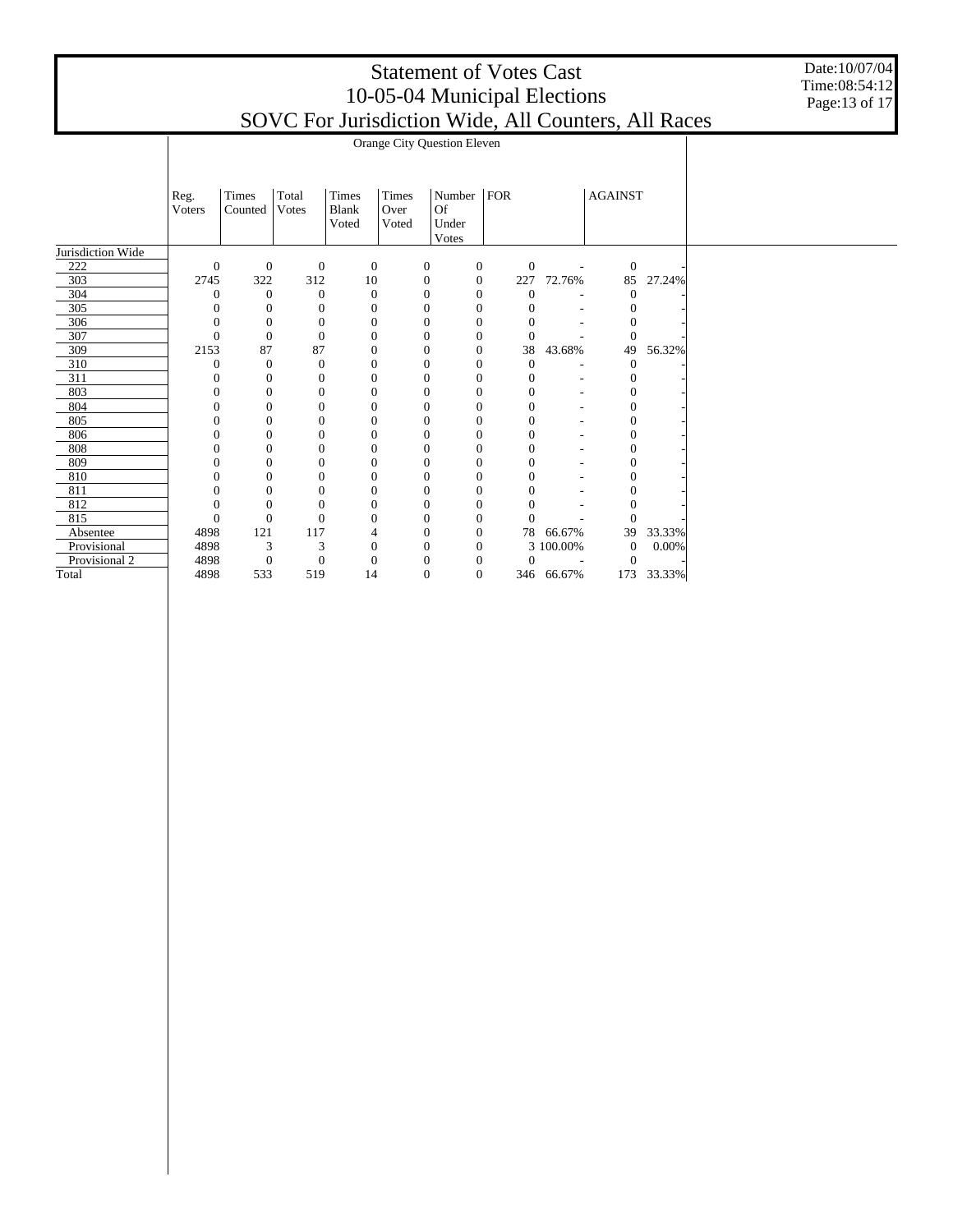Date:10/07/04 Time:08:54:12 Page:14 of 17

|                   | DeBary City Council Seat No. 1 |                  |                  |                       |                  |                             |                  |                  |            |                  |            |  |
|-------------------|--------------------------------|------------------|------------------|-----------------------|------------------|-----------------------------|------------------|------------------|------------|------------------|------------|--|
|                   | Reg.                           | Times            | Total            | Times                 | Times            | Number                      |                  | Danny Tillis     |            | Alan Williamson  |            |  |
|                   | Voters                         | Counted          | Votes            | <b>Blank</b><br>Voted | Over<br>Voted    | Of<br>Under<br><b>Votes</b> |                  |                  |            |                  |            |  |
| Jurisdiction Wide |                                |                  |                  |                       |                  |                             |                  |                  |            |                  |            |  |
| 222               | $\boldsymbol{0}$               | $\boldsymbol{0}$ | $\boldsymbol{0}$ |                       | $\mathbf{0}$     | $\boldsymbol{0}$            | $\mathbf{0}$     | $\mathbf{0}$     |            | $\boldsymbol{0}$ |            |  |
| 303               | $\mathbf{0}$                   | $\boldsymbol{0}$ | $\mathbf{0}$     |                       | $\boldsymbol{0}$ | $\boldsymbol{0}$            | $\boldsymbol{0}$ | $\overline{0}$   |            | $\theta$         |            |  |
| 304               | 3055                           | 282              | 281              |                       |                  | $\mathbf{0}$                | $\theta$         | 99               | 35.23%     |                  | 182 64.77% |  |
| 305               | 2159                           | 365              | 359              |                       | 6                | $\overline{0}$              | $\theta$         | 190              | 52.92%     | 169              | 47.08%     |  |
| 306               | 1400                           | 175              | 175              |                       | 0                | $\boldsymbol{0}$            | $\mathbf{0}$     | 95               | 54.29%     | 80               | 45.71%     |  |
| 307               | 1738                           | 204              | 203              |                       |                  | $\overline{0}$              | $\theta$         | 145              | 71.43%     | 58               | 28.57%     |  |
| 309               | $\mathbf{0}$                   | $\boldsymbol{0}$ | $\mathbf{0}$     |                       | $\boldsymbol{0}$ | $\mathbf{0}$                | $\mathbf{0}$     | $\boldsymbol{0}$ | $\sim$     | $\overline{0}$   |            |  |
| 310               | 1533                           | 237              | 236              |                       |                  | $\mathbf{0}$                | $\boldsymbol{0}$ | 179              | 75.85%     | 57               | 24.15%     |  |
| 311               | 2359                           | 453              | 450              |                       | 3                | $\overline{0}$              | $\theta$         | 168              | 37.33%     | 282              | 62.67%     |  |
| 803               | $\theta$                       | $\boldsymbol{0}$ | $\mathbf{0}$     |                       | $\boldsymbol{0}$ | $\overline{0}$              | $\mathbf 0$      | $\mathbf{0}$     | ٠          | $\mathbf{0}$     |            |  |
| 804               | $\theta$                       | $\boldsymbol{0}$ | $\mathbf{0}$     |                       | $\boldsymbol{0}$ | $\mathbf{0}$                | $\boldsymbol{0}$ | $\mathbf{0}$     | ٠          | $\Omega$         |            |  |
| 805               | $\theta$                       | $\mathbf{0}$     | $\mathbf{0}$     |                       | $\mathbf{0}$     | $\overline{0}$              | $\mathbf{0}$     | $\overline{0}$   | ٠          | $\Omega$         |            |  |
| 806               | 0                              | $\boldsymbol{0}$ | $\theta$         |                       | $\mathbf{0}$     | $\mathbf{0}$                | $\mathbf{0}$     | 0                | ٠          | 0                |            |  |
| 808               |                                | $\boldsymbol{0}$ | $\theta$         |                       | $\mathbf{0}$     | $\theta$                    | $\boldsymbol{0}$ | $\overline{0}$   |            |                  |            |  |
| 809               | 0                              | $\Omega$         | $\Omega$         |                       | $\mathbf{0}$     | $\Omega$                    | $\mathbf{0}$     | $\theta$         |            | $\Omega$         |            |  |
| 810               | 0                              | $\overline{0}$   | $\theta$         |                       | $\boldsymbol{0}$ | $\mathbf{0}$                | $\boldsymbol{0}$ | $\overline{0}$   |            | $\Omega$         |            |  |
| 811               |                                | $\boldsymbol{0}$ | $\mathbf{0}$     |                       | $\mathbf{0}$     | $\overline{0}$              | $\mathbf{0}$     | $\overline{0}$   | ٠          |                  |            |  |
| 812               | 0                              | $\boldsymbol{0}$ | $\mathbf{0}$     |                       | $\mathbf{0}$     | $\overline{0}$              | $\mathbf{0}$     | $\theta$         |            | 0                |            |  |
| 815               | $\theta$                       | $\boldsymbol{0}$ | $\Omega$         |                       | $\mathbf{0}$     | $\mathbf{0}$                | $\boldsymbol{0}$ | $\Omega$         |            |                  |            |  |
| Absentee          | 12244                          | 220              | 220              |                       | $\boldsymbol{0}$ | $\boldsymbol{0}$            | $\mathbf{0}$     | 108              | 49.09%     | 112              | 50.91%     |  |
| Provisional       | 12244                          |                  |                  |                       | $\boldsymbol{0}$ | $\mathbf{0}$                | $\theta$         |                  | 1 100.00%  | $\overline{0}$   | 0.00%      |  |
| Provisional 2     | 12244                          | $\boldsymbol{0}$ | $\theta$         |                       | $\mathbf{0}$     | $\mathbf{0}$                | $\theta$         | $\overline{0}$   |            | $\Omega$         |            |  |
| Total             | 12244                          | 1937             | 1925             |                       | 12               | $\overline{0}$              | $\mathbf{0}$     |                  | 985 51.17% | 940              | 48.83%     |  |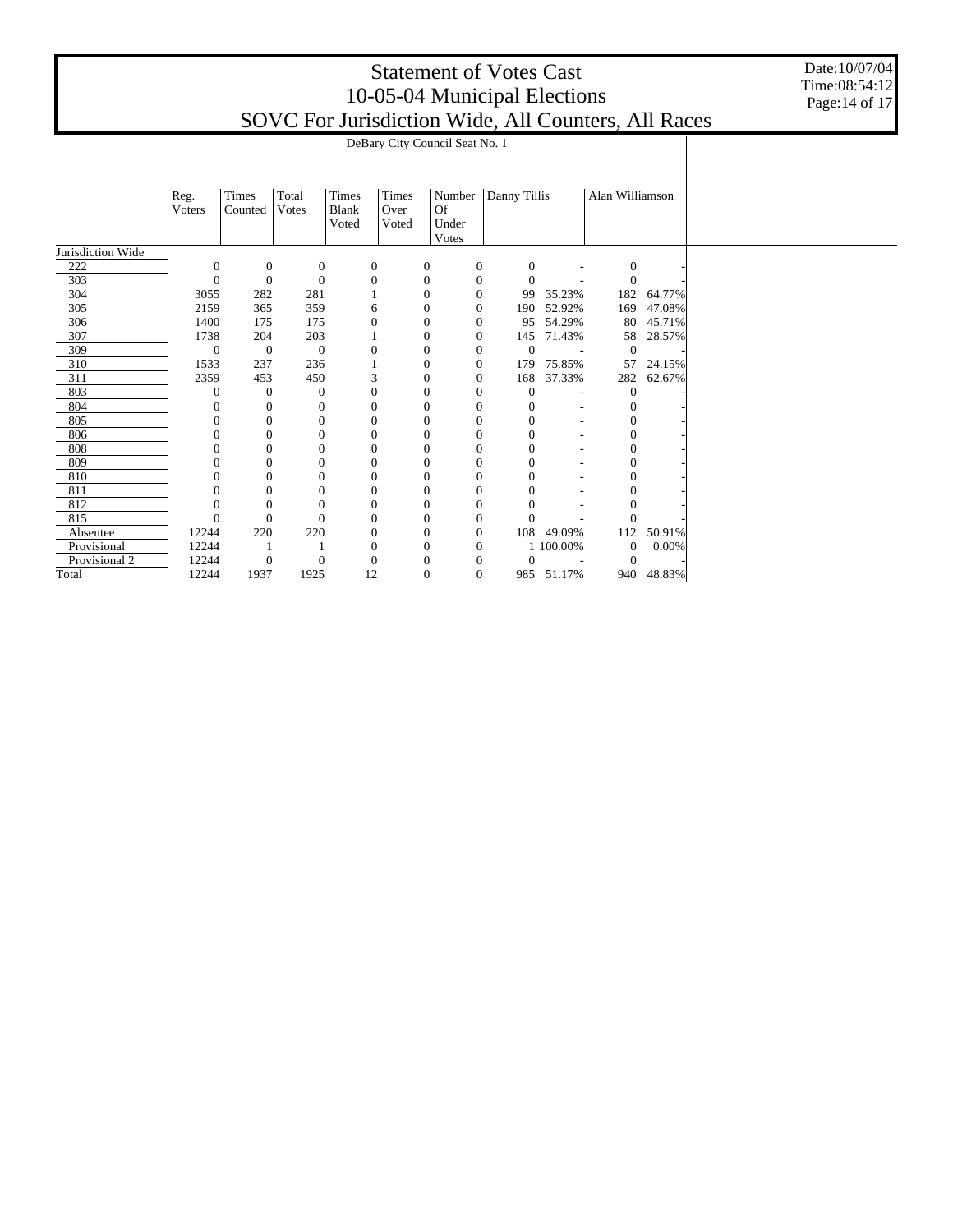Date:10/07/04 Time:08:54:12 Page:15 of 17

|                   | DeBary City Council Seat No. 2 |                  |                  |                       |                  |                             |                  |                  |                          |                  |            |  |  |  |
|-------------------|--------------------------------|------------------|------------------|-----------------------|------------------|-----------------------------|------------------|------------------|--------------------------|------------------|------------|--|--|--|
|                   | Times<br>Total<br>Reg.         |                  | Times            | Times                 | Number           |                             | Patrick Fulton   |                  | Dan Lee                  |                  |            |  |  |  |
|                   | Voters                         | Counted          | Votes            | <b>Blank</b><br>Voted | Over<br>Voted    | <b>Of</b><br>Under<br>Votes |                  |                  |                          |                  |            |  |  |  |
| Jurisdiction Wide |                                |                  |                  |                       |                  |                             |                  |                  |                          |                  |            |  |  |  |
| 222               | $\mathbf{0}$                   | $\mathbf{0}$     | $\boldsymbol{0}$ |                       | $\boldsymbol{0}$ | 0                           | 0                | $\boldsymbol{0}$ |                          | $\boldsymbol{0}$ |            |  |  |  |
| 303               | $\boldsymbol{0}$               | $\overline{0}$   | $\mathbf{0}$     |                       | $\mathbf{0}$     | $\mathbf{0}$                | $\boldsymbol{0}$ | $\overline{0}$   |                          | $\Omega$         |            |  |  |  |
| 304               | 3055                           | 282              | 277              |                       | 5                | $\overline{0}$              | $\mathbf{0}$     | 127              | 45.85%                   |                  | 150 54.15% |  |  |  |
| 305               | 2159                           | 365              | 364              |                       |                  | $\boldsymbol{0}$            | $\mathbf{0}$     | 204              | 56.04%                   | 160              | 43.96%     |  |  |  |
| 306               | 1400                           | 175              | 171              |                       | 4                | $\mathbf{0}$                | $\mathbf{0}$     | 120              | 70.18%                   | 51               | 29.82%     |  |  |  |
| 307               | 1738                           | 204              | 202              |                       | $\overline{c}$   | $\mathbf{0}$                | $\mathbf{0}$     | 136              | 67.33%                   | 66               | 32.67%     |  |  |  |
| 309               | $\boldsymbol{0}$               | $\theta$         | $\mathbf{0}$     |                       | $\boldsymbol{0}$ | $\overline{0}$              | $\mathbf{0}$     | $\overline{0}$   | $\overline{\phantom{a}}$ | $\theta$         |            |  |  |  |
| 310               | 1533                           | 237              | 232              |                       | 5                | $\boldsymbol{0}$            | $\boldsymbol{0}$ | 159              | 68.53%                   | 73               | 31.47%     |  |  |  |
| 311               | 2359                           | 453              | 445              |                       | 7                |                             | $\mathbf{0}$     | 263              | 59.10%                   | 182              | 40.90%     |  |  |  |
| 803               | $\theta$                       | $\theta$         | $\theta$         |                       | $\boldsymbol{0}$ | $\mathbf{0}$                | $\boldsymbol{0}$ | $\boldsymbol{0}$ | ÷,                       | $\theta$         |            |  |  |  |
| 804               | $\boldsymbol{0}$               | $\boldsymbol{0}$ | $\mathbf{0}$     |                       | $\mathbf{0}$     | $\boldsymbol{0}$            | $\boldsymbol{0}$ | $\mathbf{0}$     | $\overline{\phantom{a}}$ | $\theta$         |            |  |  |  |
| 805               | $\mathbf{0}$                   | $\mathbf{0}$     | $\overline{0}$   |                       | $\boldsymbol{0}$ | $\mathbf{0}$                | $\mathbf{0}$     | $\overline{0}$   | $\sim$                   | $\mathbf{0}$     |            |  |  |  |
| 806               | $\mathbf{0}$                   | $\mathbf{0}$     | $\overline{0}$   |                       | $\boldsymbol{0}$ | $\mathbf{0}$                | $\mathbf{0}$     | $\overline{0}$   | ٠                        | $\mathbf{0}$     |            |  |  |  |
| 808               | $\overline{0}$                 | $\overline{0}$   | $\overline{0}$   |                       | $\boldsymbol{0}$ | $\overline{0}$              | $\theta$         | $\overline{0}$   |                          | $\mathbf{0}$     |            |  |  |  |
| 809               | $\Omega$                       | $\Omega$         | $\overline{0}$   |                       | $\boldsymbol{0}$ | $\mathbf{0}$                | $\mathbf{0}$     | $\overline{0}$   |                          | $\mathbf{0}$     |            |  |  |  |
| 810               | $\mathbf{0}$                   | $\mathbf{0}$     | $\mathbf{0}$     |                       | $\boldsymbol{0}$ | $\mathbf{0}$                | $\mathbf{0}$     | $\overline{0}$   |                          | $\mathbf{0}$     |            |  |  |  |
| 811               | $\mathbf{0}$                   | $\mathbf{0}$     | $\boldsymbol{0}$ |                       | $\mathbf{0}$     | $\boldsymbol{0}$            | $\boldsymbol{0}$ | $\overline{0}$   |                          | $\boldsymbol{0}$ |            |  |  |  |
| 812               | $\mathbf{0}$                   | $\overline{0}$   | $\theta$         |                       | $\boldsymbol{0}$ | $\overline{0}$              | $\mathbf{0}$     | $\theta$         |                          | $\mathbf{0}$     |            |  |  |  |
| 815               | $\mathbf{0}$                   | $\mathbf{0}$     | $\overline{0}$   |                       | $\boldsymbol{0}$ | $\mathbf{0}$                | $\boldsymbol{0}$ | $\Omega$         |                          | $\Omega$         |            |  |  |  |
| Absentee          | 12244                          | 220              | 217              |                       | 3                | $\boldsymbol{0}$            | $\boldsymbol{0}$ | 153              | 70.51%                   | 64               | 29.49%     |  |  |  |
| Provisional       | 12244                          |                  |                  |                       | $\boldsymbol{0}$ | $\mathbf{0}$                | $\mathbf{0}$     |                  | 1 100.00%                | $\mathbf{0}$     | 0.00%      |  |  |  |
| Provisional 2     | 12244                          | $\mathbf{0}$     | $\boldsymbol{0}$ |                       | $\mathbf{0}$     | $\mathbf{0}$                | $\boldsymbol{0}$ | $\overline{0}$   |                          | $\Omega$         |            |  |  |  |
| Total             | 12244                          | 1937             | 1909             |                       | 27               |                             | $\Omega$         | 1163             | 60.92%                   | 746              | 39.08%     |  |  |  |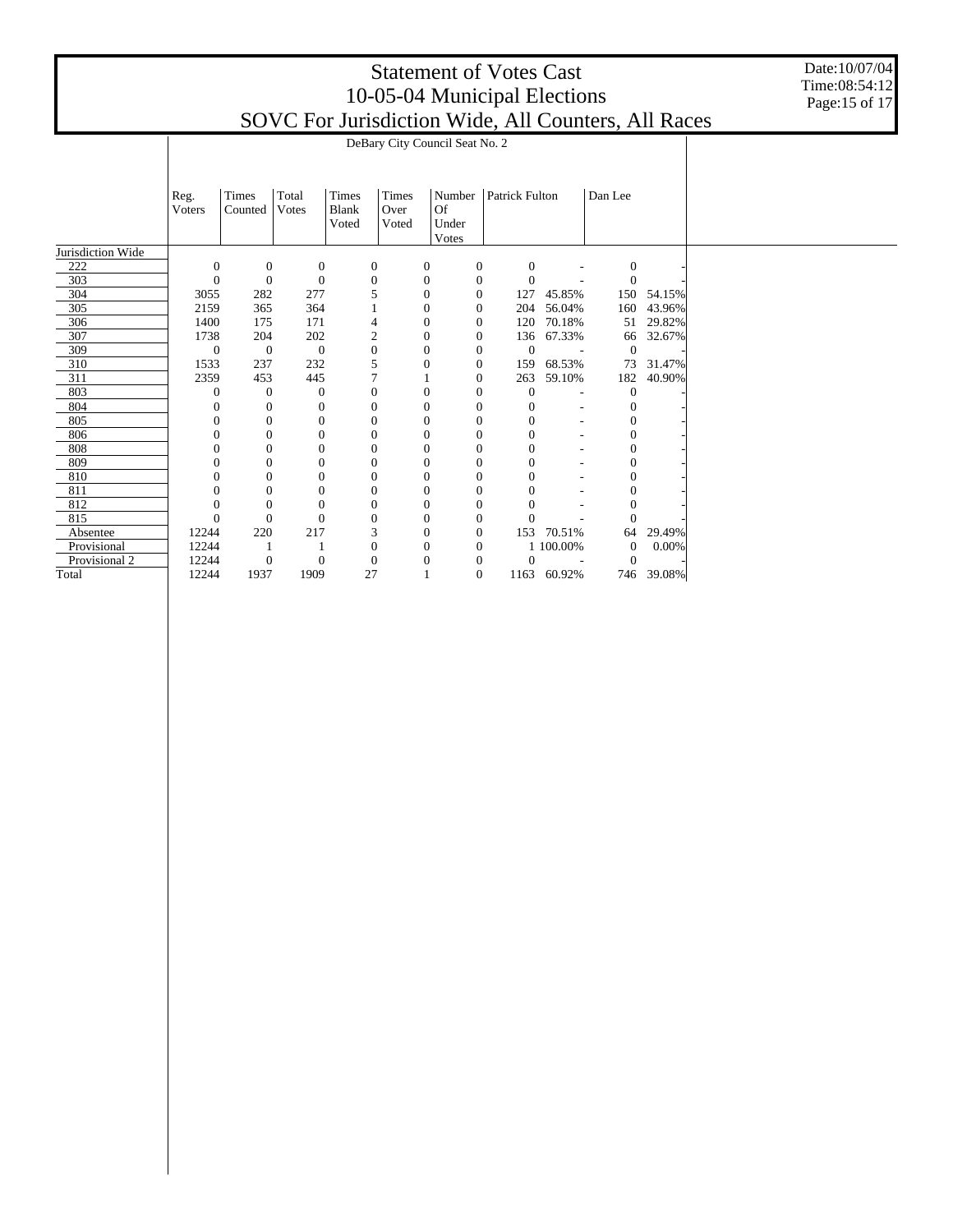Date:10/07/04 Time:08:54:12 Page:16 of 17

|                   | New Smyrna Beach Resolution No. 17-04 |                  |                  |                                |                        |                             |                  |                  |             |                     |        |  |
|-------------------|---------------------------------------|------------------|------------------|--------------------------------|------------------------|-----------------------------|------------------|------------------|-------------|---------------------|--------|--|
|                   | Reg.<br>Voters                        | Times<br>Counted | Total<br>Votes   | Times<br><b>Blank</b><br>Voted | Times<br>Over<br>Voted | <b>Of</b><br>Under<br>Votes | Number           | <b>FOR BOND</b>  |             | <b>AGAINST BOND</b> |        |  |
| Jurisdiction Wide |                                       |                  |                  |                                |                        |                             |                  |                  |             |                     |        |  |
| 222               | $\boldsymbol{0}$                      | $\boldsymbol{0}$ | $\mathbf{0}$     |                                | $\boldsymbol{0}$       | 0                           | $\boldsymbol{0}$ | $\mathbf{0}$     |             | $\boldsymbol{0}$    |        |  |
| 303               | $\theta$                              | $\mathbf{0}$     | $\mathbf{0}$     |                                | $\boldsymbol{0}$       | $\mathbf{0}$                | $\theta$         | $\boldsymbol{0}$ |             | $\mathbf{0}$        |        |  |
| 304               | 0                                     | $\overline{0}$   | $\mathbf{0}$     |                                | $\boldsymbol{0}$       | $\theta$                    | $\theta$         | $\theta$         |             | $\mathbf{0}$        |        |  |
| 305               | 0                                     | $\overline{0}$   | $\overline{0}$   |                                | $\mathbf{0}$           | 0                           | $\theta$         | $\overline{0}$   |             | $\overline{0}$      |        |  |
| 306               | 0                                     | $\Omega$         | $\mathbf{0}$     |                                | $\boldsymbol{0}$       | $\Omega$                    | $\theta$         | $\theta$         |             | $\Omega$            |        |  |
| 307               | $\overline{0}$                        | $\overline{0}$   | $\boldsymbol{0}$ |                                | $\boldsymbol{0}$       | 0                           | $\theta$         | $\overline{0}$   |             | 0                   |        |  |
| 309               | 0                                     | $\theta$         | $\overline{0}$   |                                | $\boldsymbol{0}$       | 0                           | $\Omega$         | $\overline{0}$   |             | $\Omega$            |        |  |
| 310               | $\theta$                              | $\Omega$         | $\mathbf{0}$     |                                | $\boldsymbol{0}$       | 0                           | $\Omega$         | $\overline{0}$   |             | $\Omega$            |        |  |
| 311               | $\overline{0}$                        | $\mathbf{0}$     | $\overline{0}$   |                                | $\boldsymbol{0}$       | 0                           | $\theta$         | $\overline{0}$   |             | $\Omega$            |        |  |
| 803               | 949                                   | 160              | 160              |                                | $\boldsymbol{0}$       | 0                           | $\Omega$         | 107              | 66.88%      | 53                  | 33.13% |  |
| 804               | 1553                                  | 141              | 141              |                                | $\boldsymbol{0}$       | 0                           | $\theta$         | 70               | 49.65%      | 71                  | 50.35% |  |
| 805               | 2122                                  | 215              | 215              |                                | $\boldsymbol{0}$       | $\theta$                    | $\theta$         | 112              | 52.09%      | 103                 | 47.91% |  |
| 806               | 2019                                  | 292              | 291              |                                |                        | 0                           | $\theta$         | 187              | 64.26%      | 104                 | 35.74% |  |
| 808               | 1895                                  | 116              | 115              |                                |                        | 0                           | $\theta$         | 78               | 67.83%      | 37                  | 32.17% |  |
| 809               | 1376                                  | 81               | 81               |                                | $\mathbf{0}$           | $\theta$                    | $\overline{0}$   | 46               | 56.79%      | 35                  | 43.21% |  |
| 810               | 1003                                  | 88               | 88               |                                | $\boldsymbol{0}$       | $\mathbf{0}$                | $\theta$         | 50               | 56.82%      | 38                  | 43.18% |  |
| 811               | 1817                                  | 213              | 212              |                                |                        | 0                           | $\theta$         | 114              | 53.77%      | 98                  | 46.23% |  |
| 812               | 1144                                  | 119              | 119              |                                | $\boldsymbol{0}$       | 0                           | $\overline{0}$   | 64               | 53.78%      | 55                  | 46.22% |  |
| 815               | 1500                                  | 140              | 140              |                                | $\boldsymbol{0}$       | $\Omega$                    | $\mathbf{0}$     | 89               | 63.57%      | 51                  | 36.43% |  |
| Absentee          | 15378                                 | 271              | 271              |                                | $\boldsymbol{0}$       | $\overline{0}$              | $\theta$         | 171              | 63.10%      | 100                 | 36.90% |  |
| Provisional       | 15378                                 | $\mathbf{0}$     | 0                |                                | $\boldsymbol{0}$       | 0                           | $\overline{0}$   | $\overline{0}$   |             | $\Omega$            |        |  |
| Provisional 2     | 15378                                 | 8                | 8                |                                | $\boldsymbol{0}$       | 0                           | $\overline{0}$   | 4                | 50.00%      | 4                   | 50.00% |  |
| Total             | 15378                                 | 1844             | 1841             |                                | 3                      | $\mathbf{0}$                | $\overline{0}$   |                  | 1092 59.32% | 749                 | 40.68% |  |